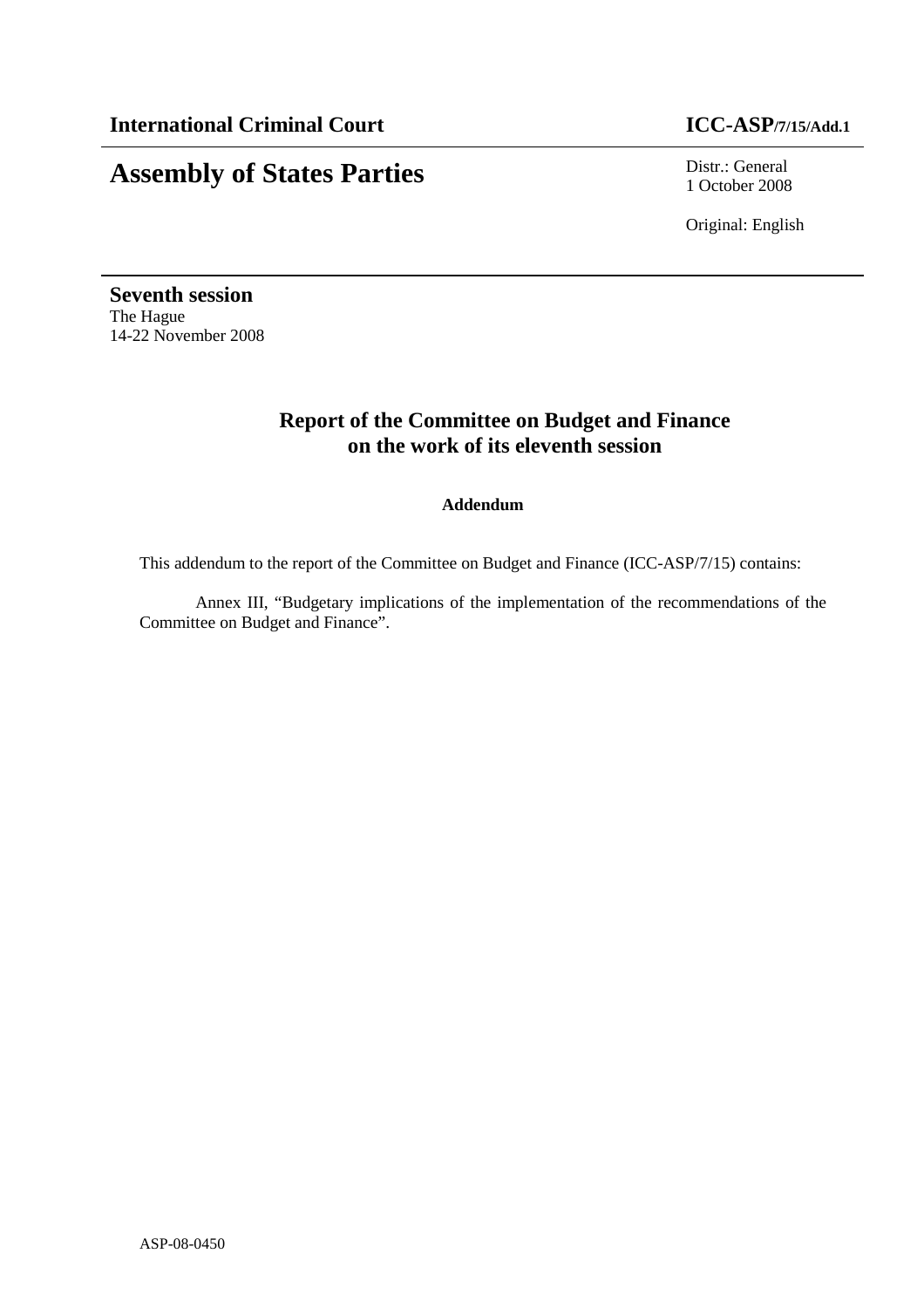# **EXECUTE:**<br>Budgetary implications of the implementation of the recommendations of the Committee on Budget and Finance<br>Comparison of proposed budget and the recommendations of the Committee on Budget and Finance<br>Changes are

|                                     |          | Proposed Budget 2009        |           | Supplementary<br><b>Bemba Trial</b> | <b>Total Proposed</b><br>Budget 2009 |          | CBF Proposed Budget 2009    |           | <b>CBF</b> Proposed Changes |         |
|-------------------------------------|----------|-----------------------------|-----------|-------------------------------------|--------------------------------------|----------|-----------------------------|-----------|-----------------------------|---------|
| Total ICC                           |          | <i>(thousands of euros)</i> |           | (thousands of euros)                | (thousands of euros)                 |          | <i>(thousands of euros)</i> |           | <i>(thousands of euros)</i> |         |
|                                     | Basic    | Situation-<br>related       | Total     | Total                               | Total                                | Basic    | Situation-<br>related       | Total     | Total                       | Percent |
| Judges                              | 5,812.0  |                             | 5,812.0   |                                     | 5,812.0                              | 5,812.0  |                             | 5,812.0   |                             |         |
| Professional staff                  | 18,010.1 | 19,746.3                    | 37,756.4  | 128.3                               | 37,884.7                             | 17,233.6 | 18,924.1                    | 36,157.7  | $-1,727.0$                  | $-4.6$  |
| General Service staff               | 10,614.8 | 8,981.9                     | 19,596.7  | 131.2                               | 19,727.9                             | 10,259.2 | 8,774.0                     | 19,033.2  | $-694.7$                    | $-3.5$  |
| Subtotal staff                      | 28,624.9 | 28,728.2                    | 57,353.1  | 259.5                               | 57,612.6                             | 27,492.8 | 27,698.1                    | 55,190.9  | $-2,421.7$                  | $-4.2$  |
| General Temporary assistance        | 2,539.9  | 4,614.9                     | 7,154.8   | 1,167.1                             | 8,321.9                              | 2,419.0  | 5,902.5                     | 8,321.5   | $-0.4$                      | 0.0     |
| Temporary assistance for meetings   | 1,166.3  | 71.1                        | 1,237.4   |                                     | 1,237.4                              | 1,166.3  | 71.1                        | 1,237.4   |                             |         |
| Overtime                            | 268.6    | 126.5                       | 395.1     |                                     | 395.1                                | 216.5    | 126.5                       | 343.0     | $-52.1$                     | $-13.2$ |
| Consultants                         | 101.3    | 417.4                       | 518.7     | 33.8                                | 552.5                                | 101.3    | 451.2                       | 552.5     |                             |         |
| Subtotal other staff                | 4,076.1  | 5,229.9                     | 9,306.0   | 1,200.9                             | 10,506.9                             | 3,903.1  | 6,551.3                     | 10,454.4  | $-52.5$                     | $-0.5$  |
| Travel                              | 1,101.4  | 4,108.7                     | 5,210.1   | 146.0                               | 5,356.1                              | 1,053.3  | 3,999.4                     | 5,052.7   | $-303.4$                    | $-5.7$  |
| Hospitality                         | 69.5     |                             | 69.5      |                                     | 69.5                                 | 69.5     |                             | 69.5      |                             |         |
| Contractual services incl. training | 3,125.4  | 6,257.2                     | 9,382.6   | 738.2                               | 10,120.8                             | 3,125.4  | 5,860.6                     | 8,986.0   | $-1,134.8$                  | $-11.2$ |
| General operating expenses          | 6,405.2  | 6,630.4                     | 13,035.6  | 171.7                               | 13,207.3                             | 6,405.2  | 6,802.1                     | 13,207.3  |                             |         |
| Supplies and materials              | 851.3    | 427.1                       | 1,278.4   |                                     | 1,278.4                              | 851.3    | 427.1                       | 1,278.4   |                             |         |
| Furniture and equipment             | 643.5    | 535.2                       | 1,178.7   |                                     | 1,178.7                              | 643.5    | 535.2                       | 1,178.7   |                             |         |
| Subtotal non-staff                  | 12,196.3 | 17,958.6                    | 30,154.9  | 1,055.9                             | 31,210.8                             | 12,148.2 | 17,624.4                    | 29,772.6  | $-1,438.2$                  | $-4.6$  |
| <b>Total</b>                        | 50,709.3 | 51,916.7                    | 102,626.0 | 2,516.3                             | 105,142.3                            | 49,356.1 | 51,873.8                    | 101,229.9 | $-3,912.4$                  | $-3.7$  |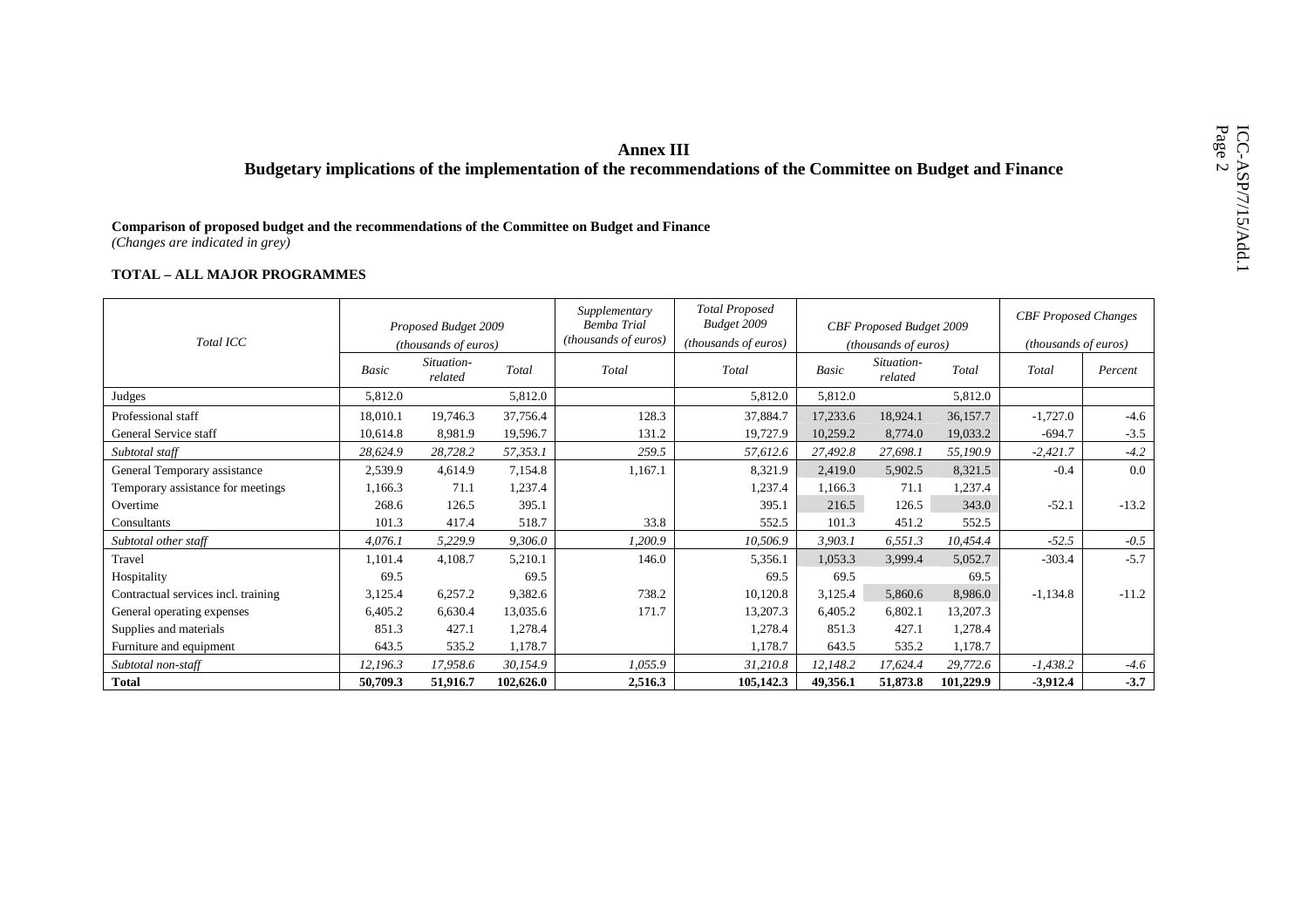| Item                  |              | Proposed budget 2009<br><i>(thousands of euros)</i> |       |       | CBF – Proposed budget 2009<br><i>(thousands of euros)</i> |       | CBF changes<br><i>(thousands of euros)</i> |                       |       |         |  |  |
|-----------------------|--------------|-----------------------------------------------------|-------|-------|-----------------------------------------------------------|-------|--------------------------------------------|-----------------------|-------|---------|--|--|
|                       | <b>Basic</b> | Situation-<br>related                               | Total | Basic | Situation-<br>related                                     | Total | <b>Basic</b>                               | Situation-<br>related | Total | Percent |  |  |
| Professional staff    | 172          | 217                                                 | 389   | 168   | 211                                                       | 379   | -4                                         | -0                    | $-10$ | $-2.6$  |  |  |
| General Service staff | 177          | 196                                                 | 373   | 174   | 191                                                       | 365   | - 1                                        |                       | -8    | $-2.1$  |  |  |
| <b>Total staff</b>    | 349          | 413                                                 | 762   | 342   | 402                                                       | 744   |                                            | -11                   | $-18$ | $-2.4$  |  |  |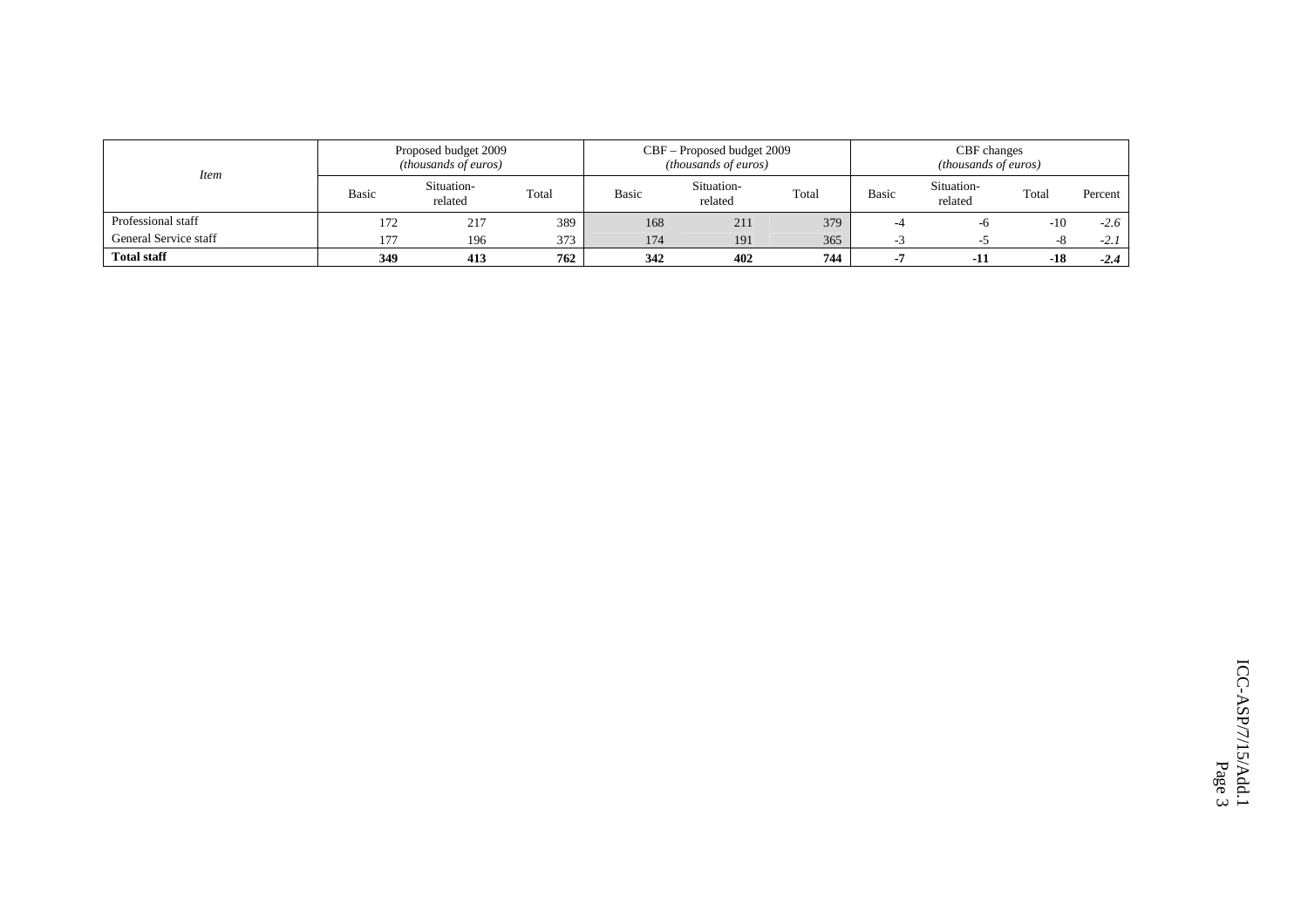# Comparison of proposed budget and the recommendations of the Committee on Budget and Finance<br>
(Changes are indicated in grey)<br>
1. Major Programme I – Judiciary

|                                     |         | Proposed Budget 2009  |          | Supplementary<br><b>Bemba Trial</b><br>(thousands of | <b>Total Proposed</b><br>Budget 2009 |              | CBF Proposed Budget 2009 |          | <b>CBF</b> Proposed Changes   |         |
|-------------------------------------|---------|-----------------------|----------|------------------------------------------------------|--------------------------------------|--------------|--------------------------|----------|-------------------------------|---------|
| Major Programme I                   |         | (thousands of euros)  |          | euros)                                               | (thousands of euros)                 |              | (thousands of euros)     |          | ( <i>thousands of euros</i> ) |         |
|                                     | Basic   | Situation-<br>related | Total    | Total                                                | Total                                | <b>Basic</b> | Situation-<br>related    | Total    | Total                         | Percent |
| Judges                              | 5,812.0 |                       | 5,812.0  |                                                      | 5.812.0                              | 5,812.0      |                          | 5.812.0  |                               |         |
| Professional staff                  | 2,637.2 | 366.3                 | 3,003.5  |                                                      | 3,003.5                              | 2,274.4      | 366.3                    | 2,640.7  | $-362.8$                      | $-12.1$ |
| General Service staff               | 774.7   | 177.0                 | 951.7    |                                                      | 951.7                                | 774.7        | 177.0                    | 951.7    |                               |         |
| Subtotal staff                      | 3.411.9 | 543.3                 | 3,955.2  |                                                      | 3.955.2                              | 3.049.1      | 543.3                    | 3.592.4  | $-362.8$                      | $-9.2$  |
| General Temporary assistance        | 201.8   | 85.6                  | 287.4    |                                                      | 287.4                                | 494.8        | 85.6                     | 580.4    | 293.0                         | 101.9   |
| Temporary assistance for meetings   |         |                       |          |                                                      |                                      |              |                          |          |                               |         |
| Overtime                            |         |                       |          |                                                      |                                      |              |                          |          |                               |         |
| Consultants                         | 16.2    |                       | 16.2     |                                                      | 16.2                                 | 16.2         |                          | 16.2     |                               |         |
| Subtotal other staff                | 218.0   | 85.6                  | 303.6    |                                                      | 303.6                                | 511.0        | 85.6                     | 596.6    | 293.0                         | 96.5    |
| Travel                              | 191.8   | 31.5                  | 223.3    |                                                      | 223.3                                | 191.8        | 31.5                     | 223.3    |                               |         |
| Hospitality                         | 17.0    |                       | 17.0     |                                                      | 17.0                                 | 17.0         |                          | 17.0     |                               |         |
| Contractual services incl. training | 30.0    |                       | 30.0     |                                                      | 30.0                                 | 30.0         |                          | 30.0     |                               |         |
| General operating expenses          | 55.8    |                       | 55.8     |                                                      | 55.8                                 | 55.8         |                          | 55.8     |                               |         |
| Supplies and materials              | 5.0     |                       | 5.0      |                                                      | 5.0                                  | 5.0          |                          | 5.0      |                               |         |
| Furniture and equipment             |         |                       |          |                                                      |                                      |              |                          |          |                               |         |
| Subtotal non-staff                  | 299.6   | 31.5                  | 331.1    |                                                      | 331.1                                | 299.6        | 31.5                     | 331.1    |                               |         |
| <b>Total</b>                        | 9,741.5 | 660.4                 | 10,401.9 |                                                      | 10,401.9                             | 9,671.7      | 660.4                    | 10,332.1 | $-69.8$                       | $-0.7$  |
|                                     |         |                       |          |                                                      |                                      |              |                          |          |                               |         |
| Distributed maintenance             | 155.9   | 12.8                  | 168.7    |                                                      | 168.7                                | 155.9        | 12.8                     | 168.7    |                               |         |

| Item                  |              | Proposed budget 2009<br><i>(thousands of euros)</i> |       |              | CBF – Proposed budget 2009<br><i>(thousands of euros)</i> |       |       | CBF changes<br><i>(thousands of euros)</i> |       |         |
|-----------------------|--------------|-----------------------------------------------------|-------|--------------|-----------------------------------------------------------|-------|-------|--------------------------------------------|-------|---------|
|                       | <b>Basic</b> | Situation-<br>related                               | Total | <b>Basic</b> | Situation-<br>related                                     | Total | Basic | Situation-<br>related                      | Total | Percent |
| Professional staff    | 28           |                                                     | 31    | 24           |                                                           | 27    |       |                                            |       | $-12.9$ |
| General Service staff |              |                                                     | 16    |              |                                                           | 16    |       |                                            |       |         |
| <b>Total staff</b>    |              |                                                     | 47    |              |                                                           | 43    |       |                                            |       | $-8.5$  |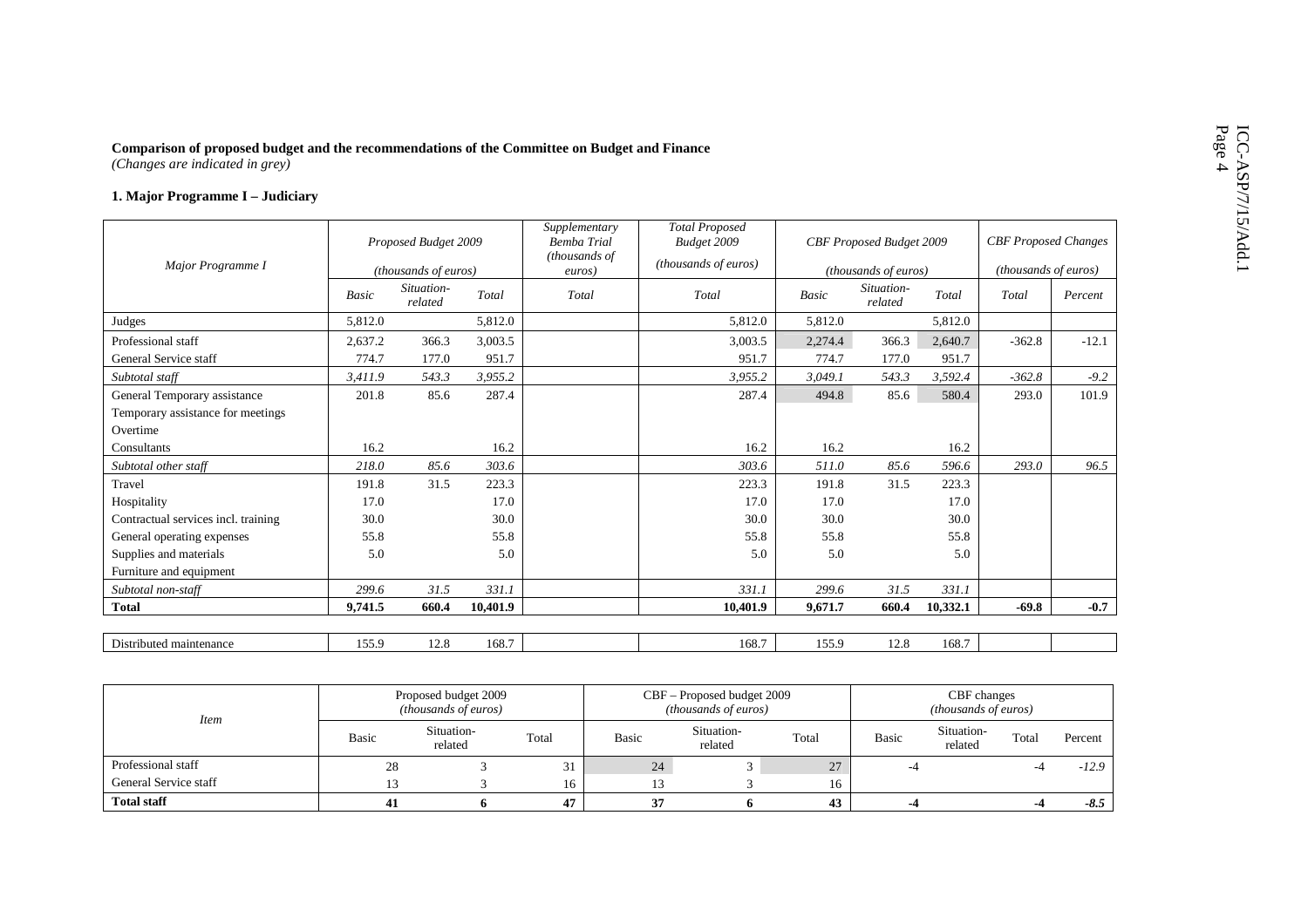#### **1.1 Programme 1100 – The Presidency**

|                                     |         | Proposed Budget 2009  |         | Supplementary<br><b>Bemba Trial</b> | <b>Total Proposed</b><br>Budget 2009 |         | CBF Proposed Budget 2009       |         | <b>CBF</b> Proposed Changes |
|-------------------------------------|---------|-----------------------|---------|-------------------------------------|--------------------------------------|---------|--------------------------------|---------|-----------------------------|
| The Presidency & NY Liaison Office  |         | (thousands of euros)  |         | (thousands of euros)                | (thousands of euros)                 |         | (thousands of euros)           |         | (thousands of euros)        |
|                                     | Basic   | Situation-<br>related | Total   | Total                               | Total                                | Basic   | Situation-<br>Total<br>related | Total   | Percent                     |
| Judges                              | 1,002.0 |                       | 1,002.0 |                                     | 1,002.0                              | 1,002.0 | 1,002.0                        |         |                             |
| Professional staff                  | 803.8   |                       | 803.8   |                                     | 803.8                                | 781.6   | 781.6                          | $-22.2$ | $-2.8$                      |
| General Service staff               | 302.7   |                       | 302.7   |                                     | 302.7                                | 302.7   | 302.7                          |         |                             |
| Subtotal staff                      | 1,106.5 |                       | 1,106.5 |                                     | 1,106.5                              | 1,084.3 | 1,084.3                        | $-22.2$ | $-2.0$                      |
| General Temporary assistance        | 66.3    |                       | 66.3    |                                     | 66.3                                 | 66.3    | 66.3                           |         |                             |
| Temporary assistance for meetings   |         |                       |         |                                     |                                      |         |                                |         |                             |
| Overtime                            |         |                       |         |                                     |                                      |         |                                |         |                             |
| Consultants                         | 16.2    |                       | 16.2    |                                     | 16.2                                 | 16.2    | 16.2                           |         |                             |
| Subtotal other staff                | 82.5    |                       | 82.5    |                                     | 82.5                                 | 82.5    | 82.5                           |         |                             |
| Travel                              | 94.5    |                       | 94.5    |                                     | 94.5                                 | 94.5    | 94.5                           |         |                             |
| Hospitality                         | 16.0    |                       | 16.0    |                                     | 16.0                                 | 16.0    | 16.0                           |         |                             |
| Contractual services incl. training | 15.0    |                       | 15.0    |                                     | 15.0                                 | 15.0    | 15.0                           |         |                             |
| General operating expenses          | 55.8    |                       | 55.8    |                                     | 55.8                                 | 55.8    | 55.8                           |         |                             |
| Supplies and materials              | 5.0     |                       | 5.0     |                                     | 5.0                                  | 5.0     | 5.0                            |         |                             |
| Furniture and equipment             |         |                       |         |                                     |                                      |         |                                |         |                             |
| Subtotal non-staff                  | 186.3   |                       | 186.3   |                                     | 186.3                                | 186.3   | 186.3                          |         |                             |
| <b>Total</b>                        | 2,377.3 |                       | 2,377.3 |                                     | 2,377.3                              | 2,355.1 | 2,355.1                        | $-22.2$ | $-0.9$                      |
|                                     |         |                       |         |                                     |                                      |         |                                |         |                             |
| Distributed maintenance             | 49.4    |                       | 49.4    |                                     |                                      | 49.4    | 49.4                           |         |                             |

| <i>Item</i>           |              | Proposed budget 2009<br><i>(thousands of euros)</i> |       |       | CBF – Proposed budget 2009<br><i>(thousands of euros)</i> |       | CBF changes<br><i>(thousands of euros)</i> |                       |       |         |  |
|-----------------------|--------------|-----------------------------------------------------|-------|-------|-----------------------------------------------------------|-------|--------------------------------------------|-----------------------|-------|---------|--|
|                       | <b>Basic</b> | Situation-<br>related                               | Total | Basic | Situation-<br>related                                     | Total | <b>Basic</b>                               | Situation-<br>related | Total | Percent |  |
| Professional staff    |              |                                                     |       |       |                                                           |       |                                            |                       |       |         |  |
| General Service staff |              |                                                     |       |       |                                                           |       |                                            |                       |       |         |  |
| <b>Total staff</b>    |              |                                                     | 19.   | 13    |                                                           | 13    |                                            |                       |       |         |  |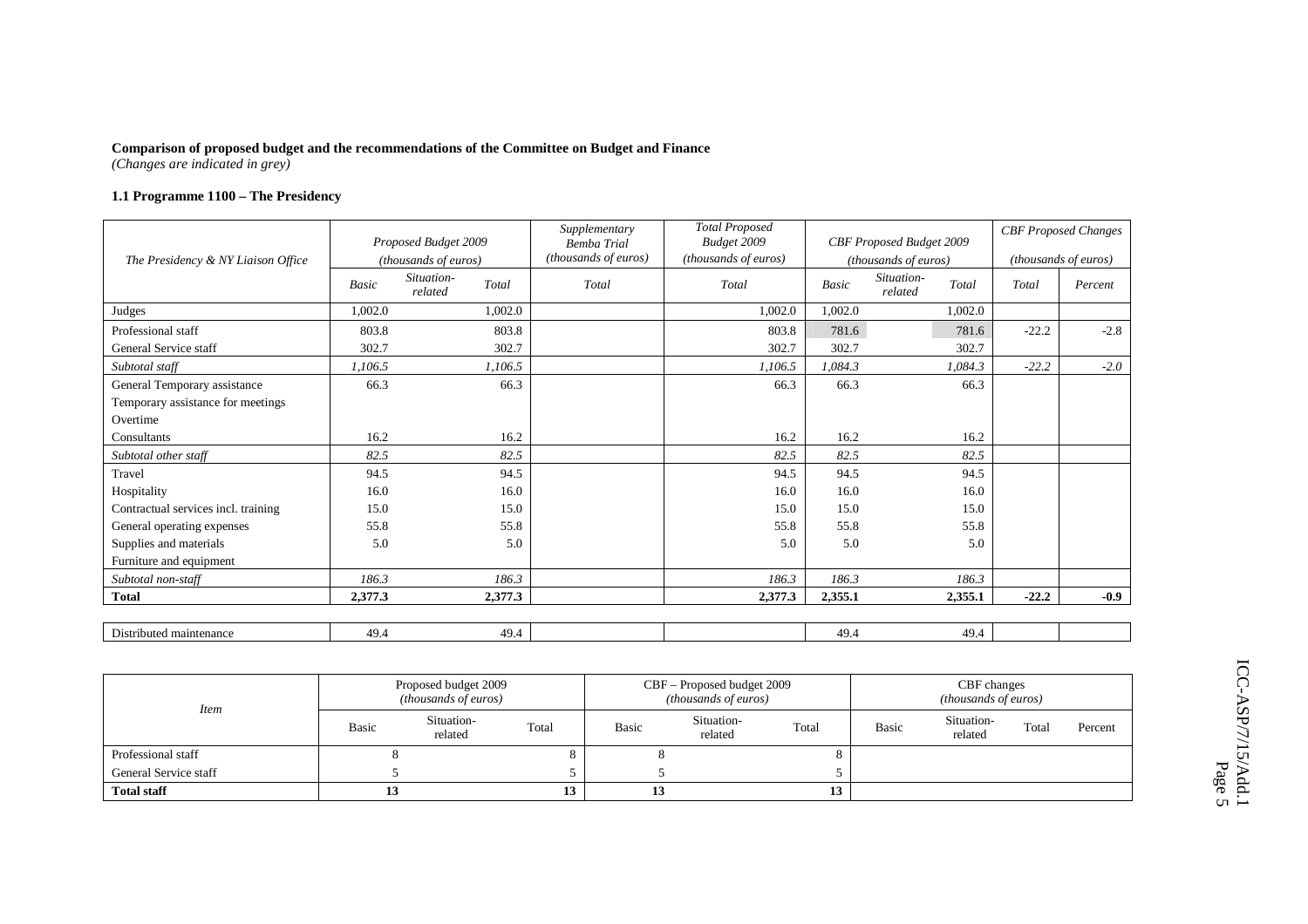# Comparison of proposed budget and the recommendations of the Committee on Budget and Finance<br>(Changes are indicated in grey)<br>1.2 Programme 1200 – Chambers

|                                     |         | Proposed Budget 2009  |         | Supplementary<br><b>Bemba Trial</b> | <b>Total Proposed</b><br>Budget 2009 |         | CBF Proposed Budget 2009 |         |          | <b>CBF</b> Proposed Changes |
|-------------------------------------|---------|-----------------------|---------|-------------------------------------|--------------------------------------|---------|--------------------------|---------|----------|-----------------------------|
| <b>Chambers</b>                     |         | (thousands of euros)  |         | (thousands of euros)                | (thousands of euros)                 |         | (thousands of euros)     |         |          | <i>(thousands of euros)</i> |
|                                     | Basic   | Situation-<br>related | Total   | Total                               | Total                                | Basic   | Situation-<br>related    | Total   | Total    | Percent                     |
| Judges                              | 4,810.0 |                       | 4,810.0 |                                     | 4,810.0                              | 4,810.0 |                          | 4,810.0 |          |                             |
| Professional staff                  | 1,833.4 | 366.3                 | 2,199.7 |                                     | 2,199.7                              | 1,492.8 | 366.3                    | 1,859.1 | $-340.6$ | $-15.5$                     |
| General Service staff               | 472.0   | 177.0                 | 649.0   |                                     | 649.0                                | 472.0   | 177.0                    | 649.0   |          |                             |
| Subtotal staff                      | 2,305.4 | 543.3                 | 2,848.7 |                                     | 2,848.7                              | 1,964.8 | 543.3                    | 2,508.1 | $-340.6$ | $-12.0$                     |
| General Temporary assistance        | 135.5   | 85.6                  | 221.1   |                                     | 221.1                                | 428.5   | 85.6                     | 514.1   | 293.0    | 132.5                       |
| Temporary assistance for meetings   |         |                       |         |                                     |                                      |         |                          |         |          |                             |
| Overtime                            |         |                       |         |                                     |                                      |         |                          |         |          |                             |
| Consultants                         |         |                       |         |                                     |                                      |         |                          |         |          |                             |
| Subtotal other staff                | 135.5   | 85.6                  | 221.1   |                                     | 221.1                                | 428.5   | 85.6                     | 514.1   | 293.0    | 132.5                       |
| Travel                              | 97.3    | 31.5                  | 128.8   |                                     | 128.8                                | 97.3    | 31.5                     | 128.8   |          |                             |
| Hospitality                         | 1.0     |                       | 1.0     |                                     | 1.0                                  | 1.0     |                          | 1.0     |          |                             |
| Contractual services incl. training | 15.0    |                       | 15.0    |                                     | 15.0                                 | 15.0    |                          | 15.0    |          |                             |
| General operating expenses          |         |                       |         |                                     |                                      |         |                          |         |          |                             |
| Supplies and materials              |         |                       |         |                                     |                                      |         |                          |         |          |                             |
| Furniture and equipment             |         |                       |         |                                     |                                      |         |                          |         |          |                             |
| Subtotal non-staff                  | 113.3   | 31.5                  | 144.8   |                                     | 144.8                                | 113.3   | 31.5                     | 144.8   |          |                             |
| <b>Total</b>                        | 7,364.2 | 660.4                 | 8,024.6 |                                     | 8,024.6                              | 7,316.6 | 660.4                    | 7,977.0 | $-47.6$  | $-0.6$                      |
|                                     |         |                       |         |                                     |                                      |         |                          |         |          |                             |
| Distributed maintenance             | 106.5   | 12.8                  | 119.3   |                                     | 119.3                                | 106.5   | 12.8                     | 119.3   |          |                             |

| <i>Item</i>           |       | Proposed budget 2009<br><i>(thousands of euros)</i> |       |       | CBF – Proposed budget 2009<br><i>(thousands of euros)</i> |       | CBF changes<br><i>(thousands of euros)</i> |                       |       |         |  |
|-----------------------|-------|-----------------------------------------------------|-------|-------|-----------------------------------------------------------|-------|--------------------------------------------|-----------------------|-------|---------|--|
|                       | Basic | Situation-<br>related                               | Total | Basic | Situation-<br>related                                     | Total | Basic                                      | Situation-<br>related | Total | Percent |  |
| Professional staff    | 20    |                                                     | 23    | 16    |                                                           | 19    |                                            |                       |       | -17.4   |  |
| General Service staff |       |                                                     |       |       |                                                           |       |                                            |                       |       |         |  |
| <b>Total staff</b>    | 28    | 34                                                  |       | 24    |                                                           | 30    |                                            |                       |       | -11.8   |  |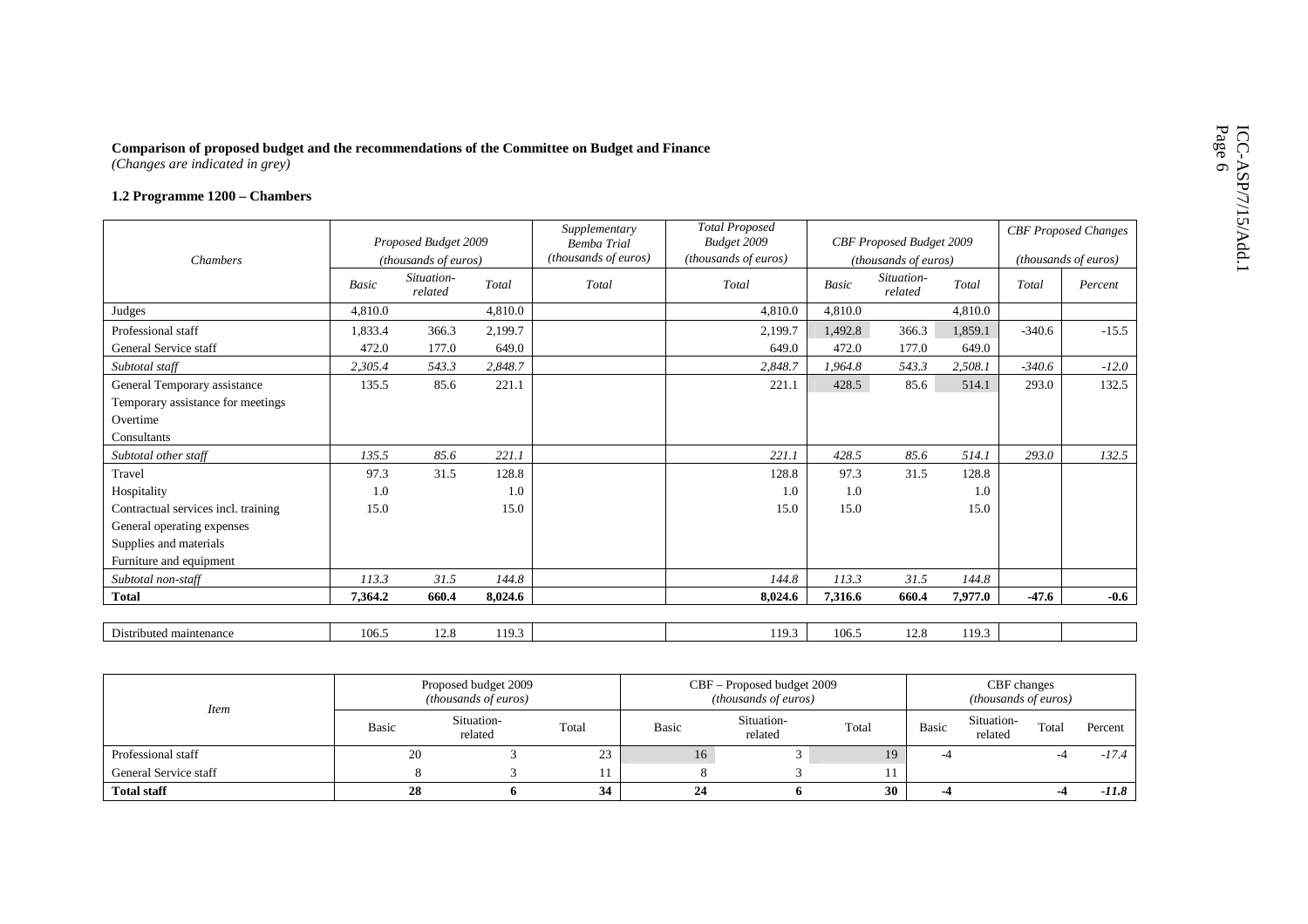#### **2. Major Programme II – Office of the Prosecutor**

| Major Programme II                  | Proposed Budget 2009<br>(thousands of euros) |                       |          | Supplementary<br><b>Bemba Trial</b><br>(thousands of euros | <b>Total Proposed</b><br>Budget 2009<br>(thousands of euros) | CBF Proposed Budget 2009<br>(thousands of euros) |                       |          |         | <b>CBF</b> Proposed Changes<br>(thousands of euros) |  |
|-------------------------------------|----------------------------------------------|-----------------------|----------|------------------------------------------------------------|--------------------------------------------------------------|--------------------------------------------------|-----------------------|----------|---------|-----------------------------------------------------|--|
|                                     | Basic                                        | Situation-<br>related | Total    | Total                                                      | Total                                                        | Basic                                            | Situation-<br>related | Total    | Total   | Percent                                             |  |
| Professional staff                  | 3,454.2                                      | 11,164.7              | 14,618.9 |                                                            | 14,618.9                                                     | 3,414.0                                          | 11,130.4              | 14,544.4 | $-74.5$ | $-0.5$                                              |  |
| General Service staff               | 961.3                                        | 2,773.0               | 3,734.3  | 65.6                                                       | 3,799.9                                                      | 961.3                                            | 2,838.6               | 3,799.9  |         |                                                     |  |
| Subtotal staff                      | 4,415.5                                      | 13,937.7              | 18,353.2 | 65.6                                                       | 18,418.8                                                     | 4,375.3                                          | 13,969.0              | 18,344.3 | $-74.5$ | $-0.4$                                              |  |
| General temporary assistance        | 35.7                                         | 3,303.1               | 3,338.8  | 779.1                                                      | 4,117.9                                                      | 35.7                                             | 4,082.2               | 4,117.9  |         |                                                     |  |
| Temporary assistance for meetings   |                                              |                       |          |                                                            |                                                              |                                                  |                       |          |         |                                                     |  |
| Overtime                            | 15.0                                         |                       | 15.0     |                                                            | 15.0                                                         | 15.0                                             |                       | 15.0     |         |                                                     |  |
| Consultants                         |                                              | 71.4                  | 71.4     | 33.8                                                       | 105.2                                                        |                                                  | 105.2                 | 105.2    |         |                                                     |  |
| Subtotal other staff                | 50.7                                         | 3,374.5               | 3,425.2  | 812.9                                                      | 4,238.1                                                      | 50.7                                             | 4,187.4               | 4,238.1  |         |                                                     |  |
| Travel                              | 185.0                                        | 1,851.8               | 2,036.8  | 128.4                                                      | 2,165.2                                                      | 185.0                                            | 1,980.2               | 2,165.2  |         |                                                     |  |
| Hospitality                         | 10.0                                         |                       | 10.0     |                                                            | 10.0                                                         | 10.0                                             |                       | 10.0     |         |                                                     |  |
| Contractual services incl. training | 51.2                                         | 309.5                 | 360.7    | 5.0                                                        | 365.7                                                        | 51.2                                             | 314.5                 | 365.7    |         |                                                     |  |
| General operating expenses          |                                              | 274.6                 | 274.6    |                                                            | 274.6                                                        |                                                  | 274.6                 | 274.6    |         |                                                     |  |
| Supplies and materials              | 53.0                                         | 48.0                  | 101.0    |                                                            | 101.0                                                        | 53.0                                             | 48.0                  | 101.0    |         |                                                     |  |
| Furniture and equipment             |                                              | 30.0                  | 30.0     |                                                            | 30.0                                                         |                                                  | 30.0                  | 30.0     |         |                                                     |  |
| Subtotal non-staff                  | 299.2                                        | 2,513.9               | 2.813.1  | 133.4                                                      | 2,946.5                                                      | 299.2                                            | 2,647.3               | 2,946.5  |         |                                                     |  |
| <b>Total</b>                        | 4,765.4                                      | 19,826.1              | 24,591.5 | 1,011.9                                                    | 25,603.4                                                     | 4,725.2                                          | 20,803.7              | 25,528.9 | $-74.5$ | $-0.3$                                              |  |
|                                     |                                              |                       |          |                                                            |                                                              |                                                  |                       |          |         |                                                     |  |
| Distributed maintenance             | 182.5                                        | 559.7                 | 742.2    |                                                            | 742.2                                                        | 182.5                                            | 559.7                 | 742.2    |         |                                                     |  |

| <b>Item</b>           |       | Proposed budget 2009<br><i>(thousands of euros)</i> |       |              | CBF – Proposed budget 2009<br><i>(thousands of euros)</i> |       |       | CBF changes<br><i>(thousands of euros)</i> |       |         |
|-----------------------|-------|-----------------------------------------------------|-------|--------------|-----------------------------------------------------------|-------|-------|--------------------------------------------|-------|---------|
|                       | Basic | Situation-<br>related                               | Total | <b>Basic</b> | Situation-<br>related                                     | Total | Basic | Situation-<br>related                      | Total | Percent |
| Professional staff    | 32    | 122                                                 | 154   | ے ر          | 122                                                       | 154   |       |                                            |       |         |
| General Service staff | 16    | 47                                                  | 63    | 16           | 48                                                        | 64    |       |                                            |       | 1.6     |
| <b>Total staff</b>    | 48    | 169                                                 | 217   | 48           | 170                                                       | 218   |       |                                            |       | 0.5     |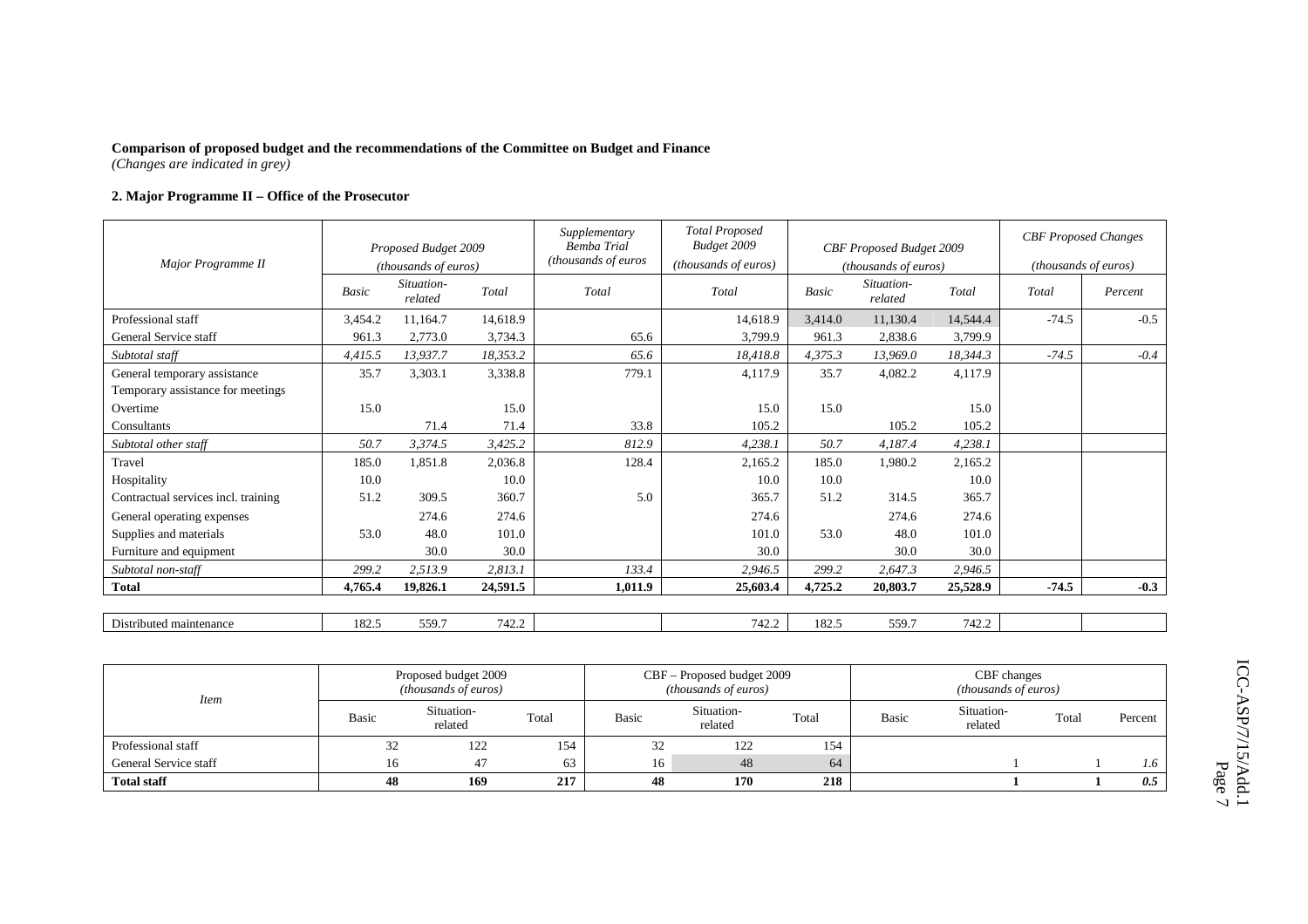# Comparison of proposed budget and the recommendations of the Committee on Budget and Finance<br>(*Changes are indicated in grey*)<br>2.1 Programme 2100 – The Prosecutor

|                                     |         | Proposed Budget 2009  |         | Supplementary<br><b>Bemba Trial</b> | <b>Total Proposed</b><br>Budget 2009 |              | CBF Proposed Budget 2009 |         | <b>CBF</b> Proposed Changes |         |
|-------------------------------------|---------|-----------------------|---------|-------------------------------------|--------------------------------------|--------------|--------------------------|---------|-----------------------------|---------|
| The Prosecutor                      |         | (thousands of euros)  |         | (thousands of euros                 | (thousands of euros)                 |              | (thousands of euros)     |         | <i>(thousands of euros)</i> |         |
|                                     | Basic   | Situation-<br>related | Total   | Total                               | Total                                | <b>Basic</b> | Situation-<br>related    | Total   | Total                       | Percent |
| Professional staff                  | 2,030.7 | 401.3                 | 2,432.0 |                                     | 2,432.0                              | 1,990.5      | 383.3                    | 2,373.8 | $-58.2$                     | $-2.4$  |
| General Service staff               | 607.3   | 590.0                 | 1,197.3 | 65.6                                | 1,262.9                              | 607.3        | 655.6                    | 1,262.9 |                             |         |
| Subtotal staff                      | 2.638.0 | 991.3                 | 3,629.3 | 65.6                                | 3,694.9                              | 2,597.8      | 1,038.9                  | 3,636.7 | $-58.2$                     | $-1.6$  |
| General temporary assistance        | 35.7    | 1,400.5               | 1,436.2 | 88.7                                | 1,524.9                              | 35.7         | 1,489.2                  | 1,524.9 |                             |         |
| Temporary assistance for meetings   |         |                       |         |                                     |                                      |              |                          |         |                             |         |
| Overtime                            | 15.0    |                       | 15.0    |                                     | 15.0                                 | 15.0         |                          | 15.0    |                             |         |
| Consultants                         |         | 71.4                  | 71.4    | 33.8                                | 105.2                                |              | 105.2                    | 105.2   |                             |         |
| Subtotal other staff                | 50.7    | 1,471.9               | 1,522.6 | 122.5                               | 1,645.1                              | 50.7         | 1,594.4                  | 1,645.1 |                             |         |
| Travel                              | 98.3    | 349.2                 | 447.5   | 34.7                                | 482.2                                | 98.3         | 383.9                    | 482.2   |                             |         |
| Hospitality                         | 10.0    |                       | 10.0    |                                     | 10.0                                 | 10.0         |                          | 10.0    |                             |         |
| Contractual services incl. training | 51.2    | 249.5                 | 300.7   | 5.0                                 | 305.7                                | 51.2         | 254.5                    | 305.7   |                             |         |
| General operating expenses          |         | 10.0                  | 10.0    |                                     | 10.0                                 |              | 10.0                     | 10.0    |                             |         |
| Supplies and materials              | 53.0    | 28.0                  | 81.0    |                                     | 81.0                                 | 53.0         | 28.0                     | 81.0    |                             |         |
| Furniture and equipment             |         | 30.0                  | 30.0    |                                     | 30.0                                 |              | 30.0                     | 30.0    |                             |         |
| Subtotal non-staff                  | 212.5   | 666.7                 | 879.2   | 39.7                                | 918.9                                | 212.5        | 706.4                    | 918.9   |                             |         |
| <b>Total</b>                        | 2,901.2 | 3.129.9               | 6,031.1 | 227.8                               | 6,258.9                              | 2,861.0      | 3,339.7                  | 6,200.7 | $-58.2$                     | $-0.9$  |
|                                     |         |                       |         |                                     |                                      |              |                          |         |                             |         |
| Distributed maintenance             | 114.1   | 49.7                  | 163.8   |                                     | 163.8                                | 114.1        | 49.7                     | 163.8   |                             |         |

| <i>Item</i>           |       | Proposed budget 2009<br><i>(thousands of euros)</i> |          |              | CBF – Proposed budget 2009<br><i>(thousands of euros)</i> |       | CBF changes<br><i>(thousands of euros)</i> |                       |       |         |  |
|-----------------------|-------|-----------------------------------------------------|----------|--------------|-----------------------------------------------------------|-------|--------------------------------------------|-----------------------|-------|---------|--|
|                       | Basic | Situation-<br>related                               | Total    | <b>Basic</b> | Situation-<br>related                                     | Total | Basic                                      | Situation-<br>related | Total | Percent |  |
| Professional staff    | 20    |                                                     | つち<br>دے | 20           |                                                           | ر ے   |                                            |                       |       |         |  |
| General Service staff | 10    | 10                                                  | 20       | 10           |                                                           | 21    |                                            |                       |       | 5.0     |  |
| <b>Total staff</b>    | 30    | 15                                                  | 45       | 30           | 16                                                        | 46    |                                            |                       |       | 2.2     |  |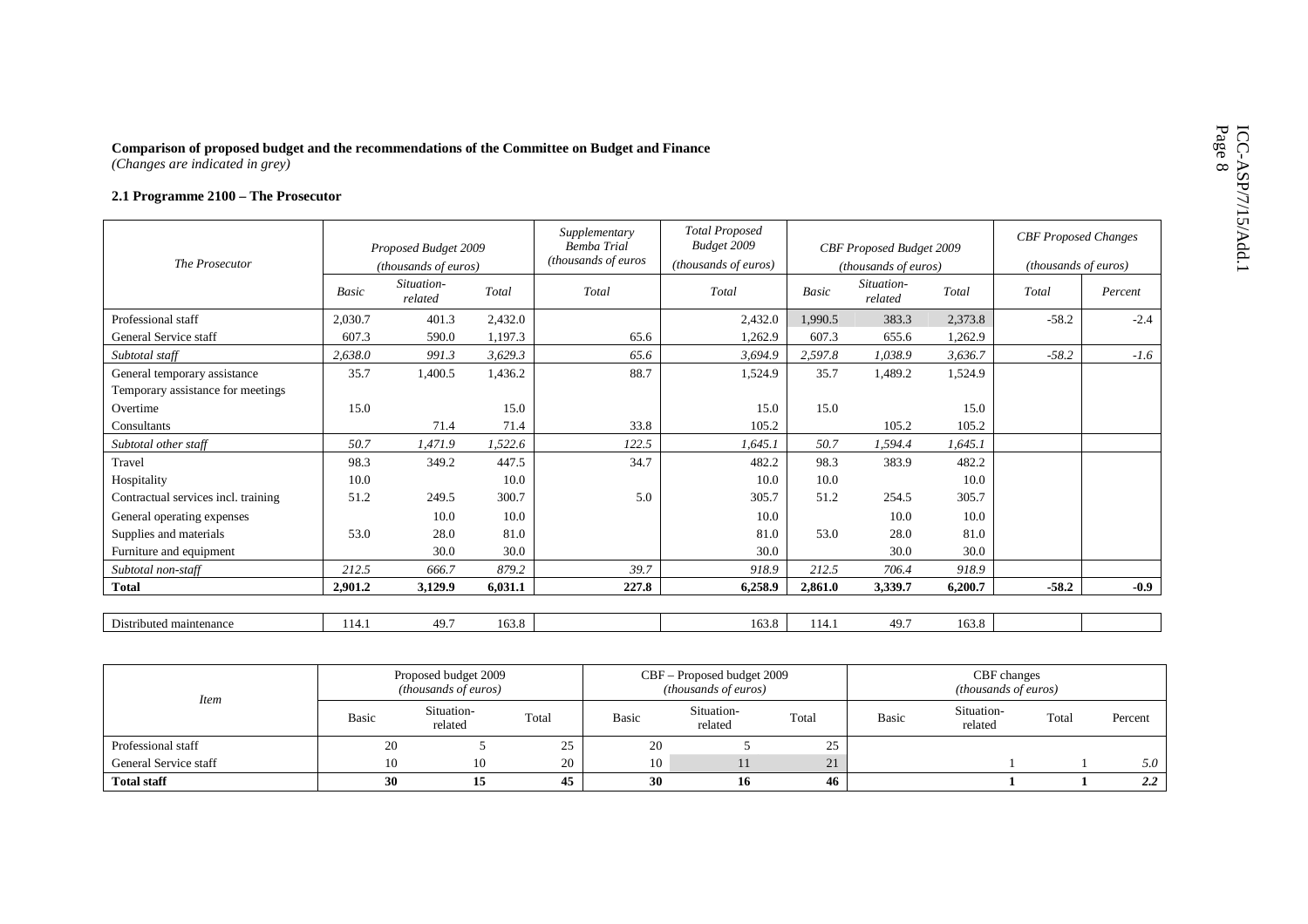#### **2.2 Programme 2200 – Jurisdiction, Complementarity and Cooperation Division**

| Jurisdiction, Complementarity &<br>Cooperation Division |       | Proposed Budget 2009<br>(thousands of euros) |         | Supplementary<br><b>Bemba Trial</b><br>(thousands of euros) | Total Proposed<br>Budget 2009<br>(thousands of euros) |       | CBF Proposed Budget 2009<br>(thousands of euros) |         |       | <b>CBF</b> Proposed Changes<br>(thousands of euros) |
|---------------------------------------------------------|-------|----------------------------------------------|---------|-------------------------------------------------------------|-------------------------------------------------------|-------|--------------------------------------------------|---------|-------|-----------------------------------------------------|
|                                                         | Basic | Situation-<br>related                        | Total   | Total                                                       | Total                                                 | Basic | Situation-<br>related                            | Total   | Total | Percent                                             |
| Professional staff                                      | 694.5 | 857.4                                        | 1,551.9 |                                                             | 1,551.9                                               | 694.5 | 857.4                                            | 1,551.9 |       |                                                     |
| General Service staff                                   | 118.0 |                                              | 118.0   |                                                             | 118.0                                                 | 118.0 |                                                  | 118.0   |       |                                                     |
| Subtotal staff                                          | 812.5 | 857.4                                        | 1,669.9 |                                                             | 1,669.9                                               | 812.5 | 857.4                                            | 1,669.9 |       |                                                     |
| General temporary assistance                            |       |                                              |         | 67.8                                                        | 67.8                                                  |       | 67.8                                             | 67.8    |       |                                                     |
| Temporary assistance for meetings                       |       |                                              |         |                                                             |                                                       |       |                                                  |         |       |                                                     |
| Overtime                                                |       |                                              |         |                                                             |                                                       |       |                                                  |         |       |                                                     |
| Consultants                                             |       |                                              |         |                                                             |                                                       |       |                                                  |         |       |                                                     |
| Subtotal other staff                                    |       |                                              |         | 67.8                                                        | 67.8                                                  |       | 67.8                                             | 67.8    |       |                                                     |
| Travel                                                  | 51.2  | 297.0                                        | 348.2   | 34.6                                                        | 382.8                                                 | 51.2  | 331.6                                            | 382.8   |       |                                                     |
| Hospitality                                             |       |                                              |         |                                                             |                                                       |       |                                                  |         |       |                                                     |
| Contractual services incl. training                     |       |                                              |         |                                                             |                                                       |       |                                                  |         |       |                                                     |
| General operating expenses                              |       |                                              |         |                                                             |                                                       |       |                                                  |         |       |                                                     |
| Supplies and materials                                  |       |                                              |         |                                                             |                                                       |       |                                                  |         |       |                                                     |
| Furniture and equipment                                 |       |                                              |         |                                                             |                                                       |       |                                                  |         |       |                                                     |
| Subtotal non-staff                                      | 51.2  | 297.0                                        | 348.2   | 34.6                                                        | 382.8                                                 | 51.2  | 331.6                                            | 382.8   |       |                                                     |
| <b>Total</b>                                            | 863.7 | 1,154.4                                      | 2,018.1 | 102.4                                                       | 2,120.5                                               | 863.7 | 1,256.8                                          | 2,120.5 |       |                                                     |
|                                                         |       |                                              |         |                                                             |                                                       |       |                                                  |         |       |                                                     |
| Distributed maintenance                                 | 30.4  | 29.8                                         | 60.2    |                                                             | 60.2                                                  | 30.4  | 29.8                                             | 60.2    |       |                                                     |

| <i>Item</i>           |              | Proposed budget 2009<br><i>(thousands of euros)</i> |           |       | CBF - Proposed budget 2009<br>( <i>thousands of euros</i> ) |       | CBF changes<br>(thousands of euros) |                       |       |         |  |
|-----------------------|--------------|-----------------------------------------------------|-----------|-------|-------------------------------------------------------------|-------|-------------------------------------|-----------------------|-------|---------|--|
|                       | <b>Basic</b> | Situation-<br>related                               | Total     | Basic | Situation-<br>related                                       | Total | <b>Basic</b>                        | Situation-<br>related | Total | Percent |  |
| Professional staff    |              |                                                     |           |       |                                                             | 15    |                                     |                       |       |         |  |
| General Service staff |              |                                                     |           |       |                                                             |       |                                     |                       |       |         |  |
| <b>Total staff</b>    |              |                                                     | <b>15</b> |       |                                                             | 17    |                                     |                       |       |         |  |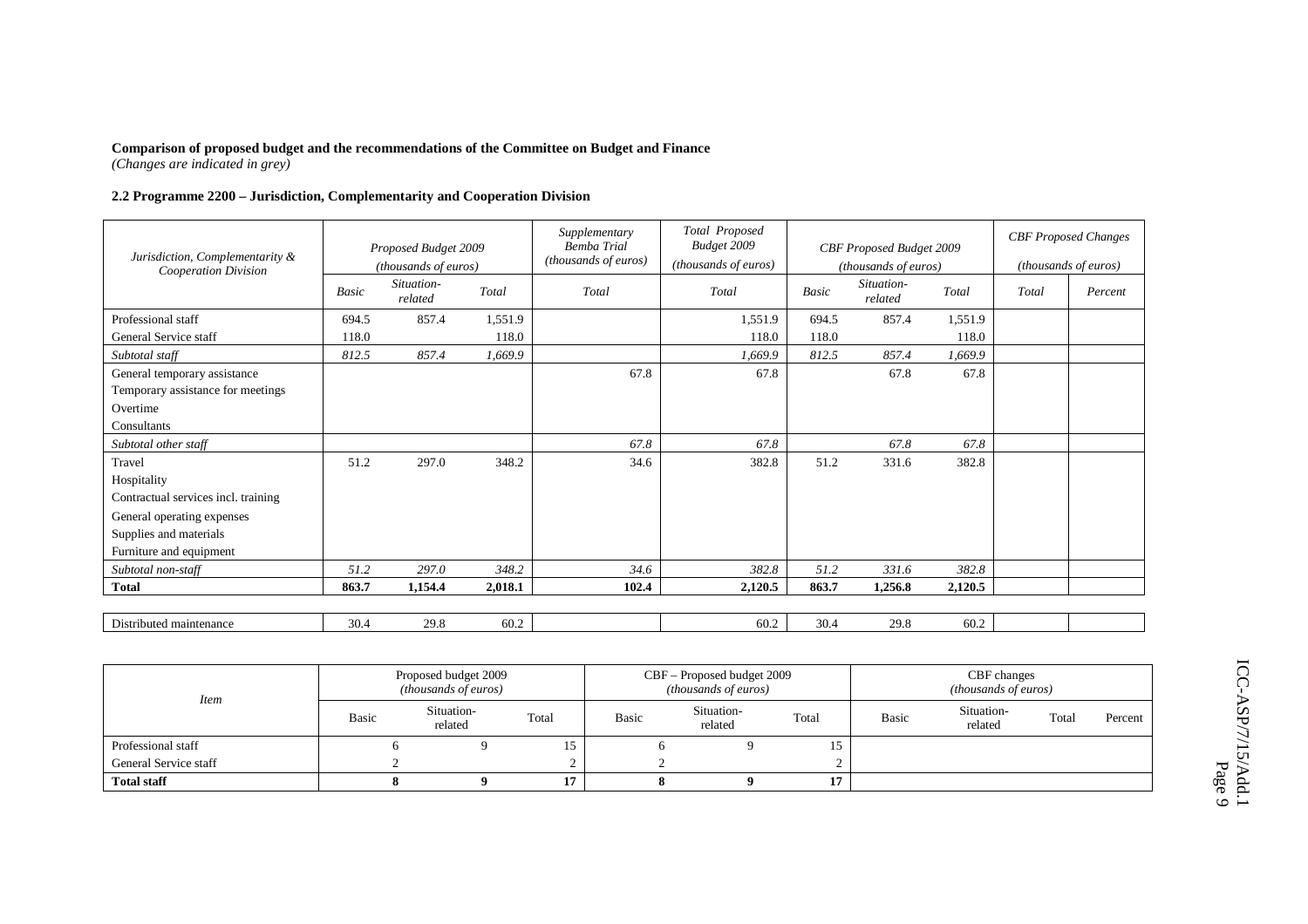# Comparison of proposed budget and the recommendations of the Committee on Budget and Finance<br>(*Changes are indicated in grey*)<br>2.3 Programme 2300 – Investigation Division

|                                     |       | Proposed Budget 2009          |          | Supplementary<br><b>Bemba Trial</b> | <b>Total Proposed</b><br>Budget 2009 |              | CBF Proposed Budget 2009      |          | <b>CBF</b> Proposed Changes |         |
|-------------------------------------|-------|-------------------------------|----------|-------------------------------------|--------------------------------------|--------------|-------------------------------|----------|-----------------------------|---------|
| <b>Investigation Division</b>       |       | ( <i>thousands of euros</i> ) |          | (thousands of euros                 | (thousands of euros)                 |              | ( <i>thousands of euros</i> ) |          | (thousands of euros)        |         |
|                                     | Basic | Situation-<br>related         | Total    | Total                               | Total                                | <b>Basic</b> | Situation-<br>related         | Total    | Total                       | Percent |
| Professional staff                  | 273.4 | 6,976.8                       | 7,250.2  |                                     | 7,250.2                              | 273.4        | 6,976.8                       | 7,250.2  |                             |         |
| General Service staff               | 118.0 | 1,770.0                       | 1,888.0  |                                     | 1,888.0                              | 118.0        | 1,770.0                       | 1,888.0  |                             |         |
| Subtotal staff                      | 391.4 | 8,746.8                       | 9,138.2  |                                     | 9,138.2                              | 391.4        | 8,746.8                       | 9,138.2  |                             |         |
| General temporary assistance        |       | 1,684.0                       | 1,684.0  | 107.4                               | 1,791.4                              |              | 1,791.4                       | 1,791.4  |                             |         |
| Temporary assistance for meetings   |       |                               |          |                                     |                                      |              |                               |          |                             |         |
| Overtime                            |       |                               |          |                                     |                                      |              |                               |          |                             |         |
| Consultants                         |       |                               |          |                                     |                                      |              |                               |          |                             |         |
| Subtotal other staff                |       | 1.684.0                       | 1.684.0  | 107.4                               | 1.791.4                              |              | 1,791.4                       | 1,791.4  |                             |         |
| Travel                              | 1.4   | 1,040.3                       | 1,041.7  | 46.1                                | 1,087.8                              | 1.4          | 1,086.4                       | 1,087.8  |                             |         |
| Hospitality                         |       |                               |          |                                     |                                      |              |                               |          |                             |         |
| Contractual services incl. training |       | 60.0                          | 60.0     |                                     | 60.0                                 |              | 60.0                          | 60.0     |                             |         |
| General operating expenses          |       | 264.6                         | 264.6    |                                     | 264.6                                |              | 264.6                         | 264.6    |                             |         |
| Supplies and materials              |       | 20.0                          | 20.0     |                                     | 20.0                                 |              | 20.0                          | 20.0     |                             |         |
| Furniture and equipment             |       |                               |          |                                     |                                      |              |                               |          |                             |         |
| Subtotal non-staff                  | 1.4   | 1,384.9                       | 1,386.3  | 46.1                                | 1,432.4                              | 1.4          | 1,431.0                       | 1,432.4  |                             |         |
| <b>Total</b>                        | 392.8 | 11,815.7                      | 12,208.5 | 153.5                               | 12,362.0                             | 392.8        | 11,969.2                      | 12,362.0 |                             |         |
|                                     |       |                               |          |                                     |                                      |              |                               |          |                             |         |
| Distributed maintenance             | 19.0  | 357.7                         | 376.7    |                                     | 376.7                                | 19.0         | 357.7                         | 376.7    |                             |         |

| <i>Item</i>           |              | Proposed budget 2009<br><i>(thousands of euros)</i> |       |              | CBF - Proposed budget 2009<br><i>(thousands of euros)</i> |                      | CBF changes<br>( <i>thousands of euros</i> ) |                       |       |         |  |
|-----------------------|--------------|-----------------------------------------------------|-------|--------------|-----------------------------------------------------------|----------------------|----------------------------------------------|-----------------------|-------|---------|--|
|                       | <b>Basic</b> | Situation-<br>related                               | Total | <b>Basic</b> | Situation-<br>related                                     | Total                | <b>Basic</b>                                 | Situation-<br>related | Total | Percent |  |
| Professional staff    |              | 78                                                  | 81    |              | 78                                                        | O <sub>1</sub><br>ōΙ |                                              |                       |       |         |  |
| General Service staff |              | 30                                                  | 32    |              | 30                                                        | 32                   |                                              |                       |       |         |  |
| <b>Total staff</b>    |              | 108                                                 | 113   |              | 108                                                       | 113                  |                                              |                       |       |         |  |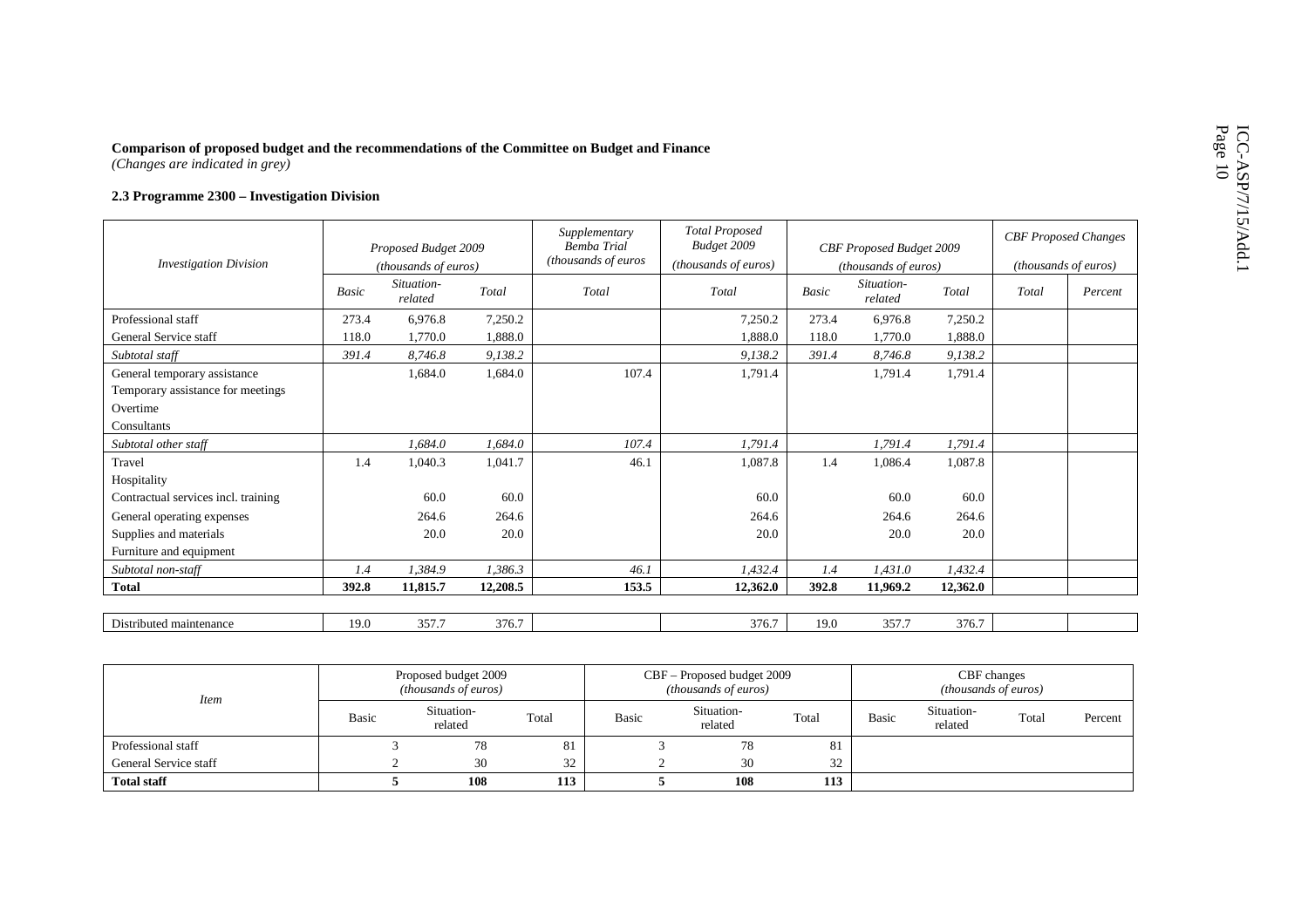#### **2.4 Programme 2400 – Prosecution Division**

| <b>Prosecution Division</b>         |       | Proposed Budget 2009<br>(thousands of euros) |         | Supplementary<br><b>Bemba Trial</b><br>(thousands of euros | <b>Total Proposed</b><br>Budget 2009<br>(thousands of euros) |       | CBF Proposed Budget 2009<br>(thousands of euros) |         |         | <b>CBF</b> Proposed Changes<br>(thousands of euros) |
|-------------------------------------|-------|----------------------------------------------|---------|------------------------------------------------------------|--------------------------------------------------------------|-------|--------------------------------------------------|---------|---------|-----------------------------------------------------|
|                                     | Basic | Situation-<br>related                        | Total   | Total                                                      | Total                                                        | Basic | Situation-<br>related                            | Total   | Total   | Percent                                             |
| Professional staff                  | 455.6 | 2,929.2                                      | 3,384.8 |                                                            | 3,384.8                                                      | 455.6 | 2,912.9                                          | 3,368.5 | $-16.3$ | $-0.5$                                              |
| General Service staff               | 118.0 | 413.0                                        | 531.0   |                                                            | 531.0                                                        | 118.0 | 413.0                                            | 531.0   |         |                                                     |
| Subtotal staff                      | 573.6 | 3,342.2                                      | 3,915.8 |                                                            | 3,915.8                                                      | 573.6 | 3,325.9                                          | 3,899.5 | $-16.3$ | $-0.4$                                              |
| General temporary assistance        |       | 218.6                                        | 218.6   | 515.2                                                      | 733.8                                                        |       | 733.8                                            | 733.8   |         |                                                     |
| Temporary assistance for meetings   |       |                                              |         |                                                            |                                                              |       |                                                  |         |         |                                                     |
| Overtime                            |       |                                              |         |                                                            |                                                              |       |                                                  |         |         |                                                     |
| Consultants                         |       |                                              |         |                                                            |                                                              |       |                                                  |         |         |                                                     |
| Subtotal other staff                |       | 218.6                                        | 218.6   | 515.2                                                      | 733.8                                                        |       | 733.8                                            | 733.8   |         |                                                     |
| Travel                              | 34.1  | 165.3                                        | 199.4   | 13.0                                                       | 212.4                                                        | 34.1  | 178.3                                            | 212.4   |         |                                                     |
| Hospitality                         |       |                                              |         |                                                            |                                                              |       |                                                  |         |         |                                                     |
| Contractual services incl. training |       |                                              |         |                                                            |                                                              |       |                                                  |         |         |                                                     |
| General operating expenses          |       |                                              |         |                                                            |                                                              |       |                                                  |         |         |                                                     |
| Supplies and materials              |       |                                              |         |                                                            |                                                              |       |                                                  |         |         |                                                     |
| Furniture and equipment             |       |                                              |         |                                                            |                                                              |       |                                                  |         |         |                                                     |
| Subtotal non-staff                  | 34.1  | 165.3                                        | 199.4   | 13.0                                                       | 212.4                                                        | 34.1  | 178.3                                            | 212.4   |         |                                                     |
| Total                               | 607.7 | 3,726.1                                      | 4,333.8 | 528.2                                                      | 4,862.0                                                      | 607.7 | 4,238.0                                          | 4,845.7 | $-16.3$ | $-0.3$                                              |
|                                     |       |                                              |         |                                                            |                                                              |       |                                                  |         |         |                                                     |
| Distributed maintenance             | 19.0  | 122.5                                        | 141.5   |                                                            | 141.5                                                        | 19.0  | 122.5                                            | 141.5   |         |                                                     |

| Item                  |       | Proposed budget 2009<br><i>(thousands of euros)</i> |       |              | CBF - Proposed budget 2009<br>( <i>thousands of euros</i> ) |          |              | CBF changes<br><i>(thousands of euros)</i> |       |         |  |
|-----------------------|-------|-----------------------------------------------------|-------|--------------|-------------------------------------------------------------|----------|--------------|--------------------------------------------|-------|---------|--|
|                       | Basic | Situation-<br>related                               | Total | <b>Basic</b> | Situation-<br>related                                       | Total    | <b>Basic</b> | Situation-<br>related                      | Total | Percent |  |
| Professional staff    |       | 30                                                  | 33    |              | 30                                                          | 33       |              |                                            |       |         |  |
| General Service staff |       |                                                     |       |              |                                                             | $\Omega$ |              |                                            |       |         |  |
| <b>Total staff</b>    |       | 37                                                  | 42    |              | 37                                                          | 42       |              |                                            |       |         |  |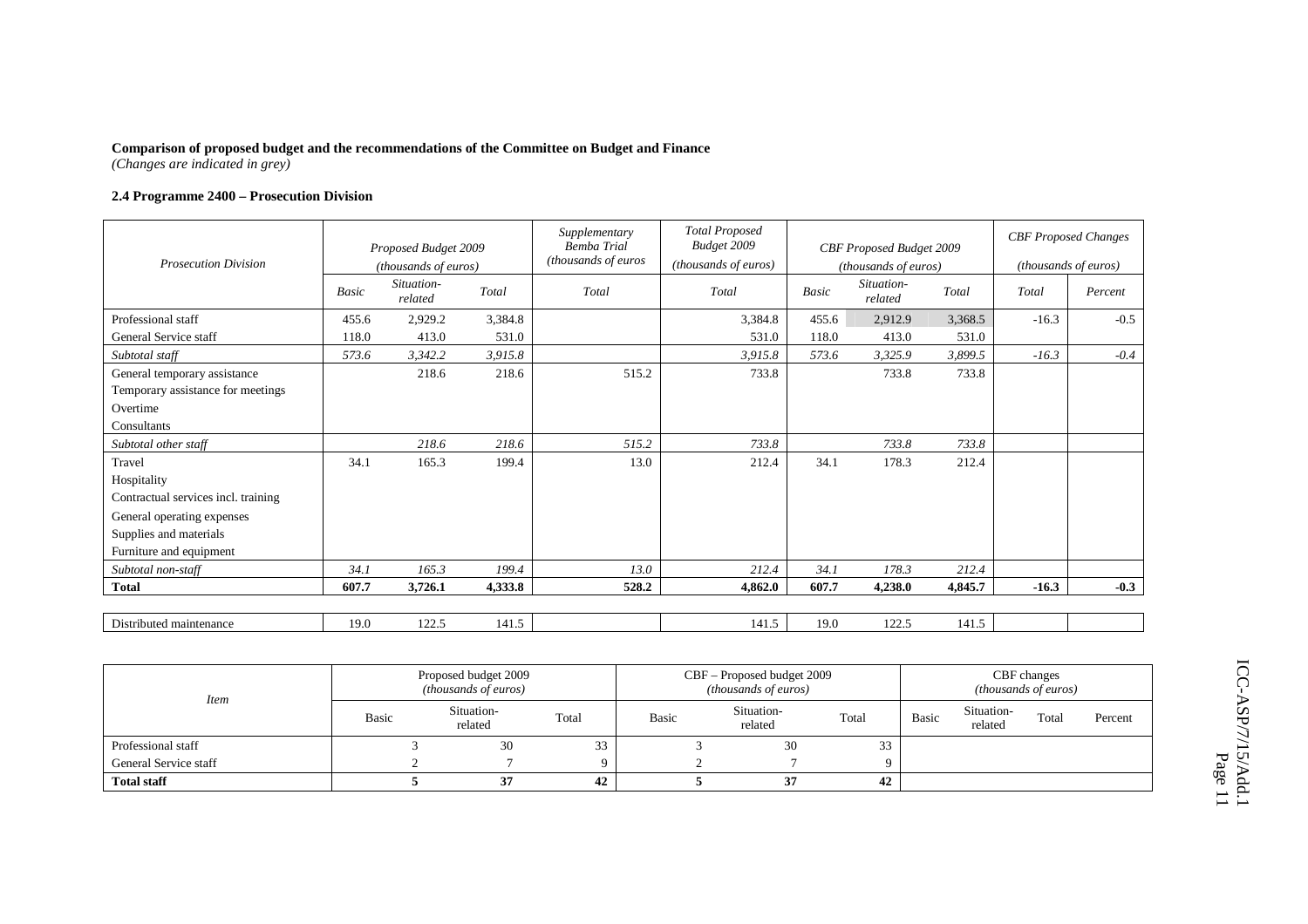# Comparison of proposed budget and the recommendations of the Committee on Budget and Finance<br>
(Changes are indicated in grey)<br>
3. Major Programme III – Registry

|                                     |              | Proposed Budget 2009         |          | Supplementary<br><b>Bemba Trial</b> | <b>Total Proposed</b><br>Budget 2009 |          | CBF Proposed Budget 2009      |          |            | <b>CBF</b> Proposed Changes |
|-------------------------------------|--------------|------------------------------|----------|-------------------------------------|--------------------------------------|----------|-------------------------------|----------|------------|-----------------------------|
| Major Programme III                 |              | <i>(thousands of euros)</i>  |          | (thousands of euros                 | (thousands of euros)                 |          | ( <i>thousands of euros</i> ) |          |            | <i>(thousands of euros)</i> |
|                                     | <b>Basic</b> | <b>Situation</b><br>-related | Total    | Total                               | Total                                | Basic    | Situation-<br>related         | Total    | Total      | Percent                     |
| Professional staff                  | 10,702.5     | 8,063.4                      | 18,765.9 | 128.3                               | 18,894.2                             | 10,269.4 | 7,280.7                       | 17,550.1 | $-1,344.1$ | $-7.1$                      |
| General Service staff               | 8,431.2      | 6,031.9                      | 14,463.1 | 65.6                                | 14,528.7                             | 8,097.0  | 5,758.4                       | 13,855.4 | $-673.3$   | $-4.6$                      |
| Subtotal staff                      | 19,133.7     | 14,095.3                     | 33,229.0 | 193.9                               | 33,422.9                             | 18,366.4 | 13,039.1                      | 31,405.5 | $-2,017.4$ | $-6.0$                      |
| General temporary assistance        | 1,551.3      | 1,201.8                      | 2,753.1  | 388.0                               | 3,141.1                              | 1,518.5  | 1,710.3                       | 3,228.8  | 87.7       | 2.8                         |
| Temporary assistance for meetings   | 305.7        | 71.1                         | 376.8    |                                     | 376.8                                | 305.7    | 71.1                          | 376.8    |            |                             |
| Overtime                            | 223.6        | 126.5                        | 350.1    |                                     | 350.1                                | 171.5    | 126.5                         | 298.0    | $-52.1$    | $-14.9$                     |
| Consultants                         | 44.0         | 319.0                        | 363.0    |                                     | 363.0                                | 44.0     | 319.0                         | 363.0    |            |                             |
| Subtotal other staff                | 2,124.6      | 1,718.4                      | 3,843.0  | 388.0                               | 4,231.0                              | 2,039.7  | 2,226.9                       | 4,266.6  | 35.6       | 0.8                         |
| Travel                              | 268.1        | 2,150.3                      | 2,418.4  | 17.6                                | 2,436.0                              | 241.0    | 1,912.6                       | 2,153.6  | $-282.4$   | $-11.6$                     |
| Hospitality                         | 10.0         |                              | 10.0     |                                     | 10.0                                 | 10.0     |                               | 10.0     |            |                             |
| Contractual services incl. training | 1,943.4      | 5,850.6                      | 7,794.0  | 733.2                               | 8,527.2                              | 1,943.4  | 5,449.0                       | 7,392.4  | $-1,134.8$ | $-13.3$                     |
| General operating expenses          | 6,266.4      | 6,337.8                      | 12,604.2 | 171.7                               | 12,775.9                             | 6,266.4  | 6,509.5                       | 12,775.9 |            |                             |
| Supplies and materials              | 732.3        | 379.1                        | 1,111.4  |                                     | 1,111.4                              | 732.3    | 379.1                         | 1,111.4  |            |                             |
| Furniture and equipment             | 613.5        | 493.8                        | 1,107.3  |                                     | 1,107.3                              | 613.5    | 493.8                         | 1,107.3  |            |                             |
| Subtotal non-staff                  | 9,833.7      | 15,211.6                     | 25,045.3 | 922.5                               | 25,967.8                             | 9,806.6  | 14,744.0                      | 24,550.6 | $-1,417.2$ | $-5.5$                      |
| <b>Total</b>                        | 31,092.0     | 31,025.3                     | 62,117.3 | 1,504.4                             | 63,621.7                             | 30,212.7 | 30,010.0                      | 60,222.7 | $-3,399.0$ | $-5.3$                      |
|                                     |              |                              |          |                                     |                                      |          |                               |          |            |                             |
| Distributed maintenance             | $-403.1$     | $-576.7$                     | $-979.8$ |                                     | $-979.8$                             | $-403.1$ | $-576.7$                      | $-979.8$ |            |                             |

| <i>Item</i>           |       | Proposed budget 2009<br><i>(thousands of euros)</i> |       |       | CBF – Proposed budget 2009<br>(thousands of euros) |       |       | CBF changes<br><i>(thousands of euros)</i> |       |         |
|-----------------------|-------|-----------------------------------------------------|-------|-------|----------------------------------------------------|-------|-------|--------------------------------------------|-------|---------|
|                       | Basic | Situation-<br>related                               | Total | Basic | Situation-<br>related                              | Total | Basic | Situation-<br>related                      | Total | Percent |
| Professional staff    | 102   | 90                                                  | 192   | 101   | 84                                                 | 185   |       |                                            |       | $-3.6$  |
| General Service staff | 141   | 146                                                 | 287   | 138   | 140                                                | 278   |       | -n                                         |       | $-3.1$  |
| <b>Total staff</b>    | 243   | 236                                                 | 479   | 239   | 224                                                | 463   |       |                                            | -16   | $-3.3$  |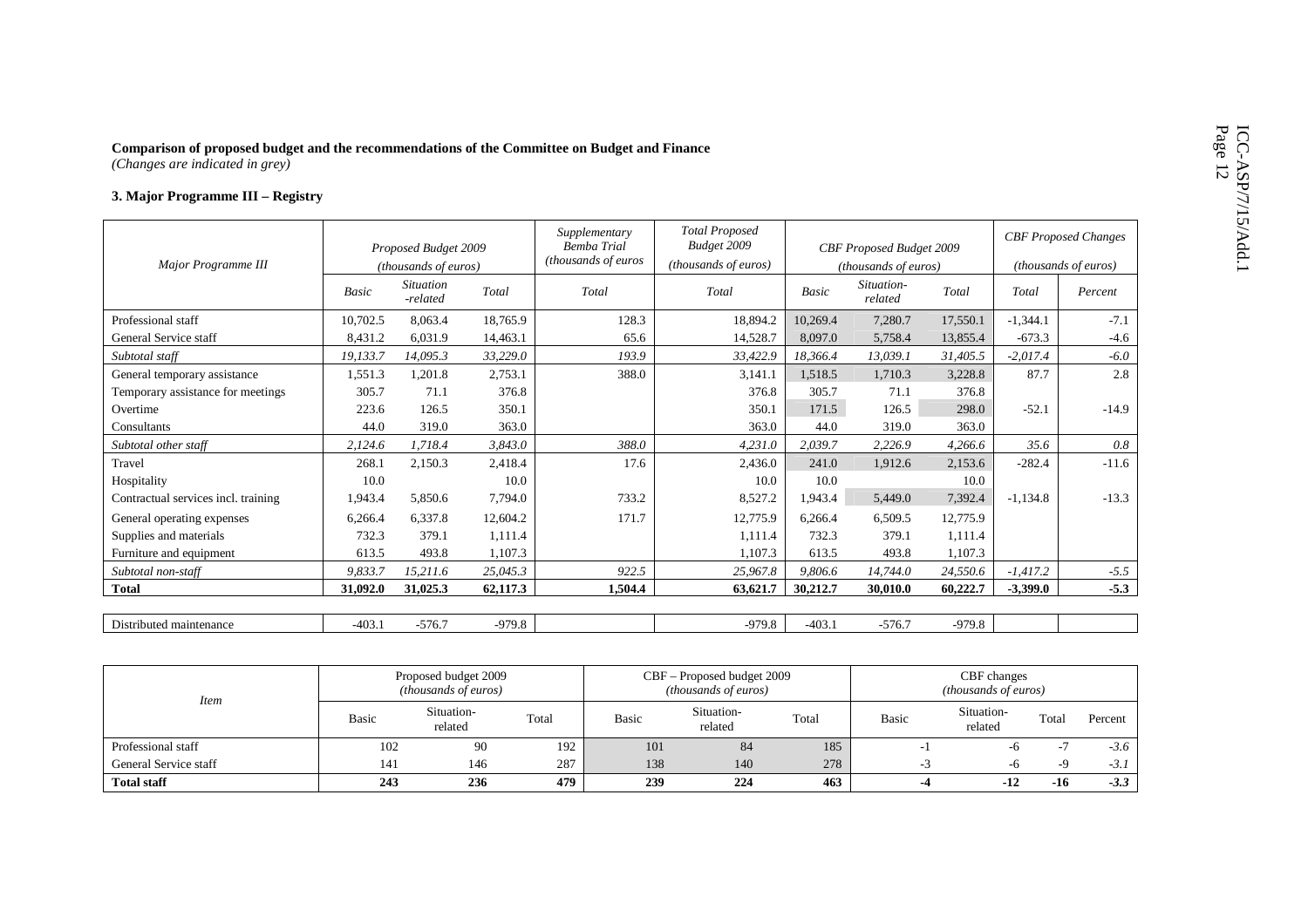#### **3.1 Programme 3100 – Office of the Registrar**

| Office of the Registrar             |              | Proposed Budget 2009<br>(thousands of euros) |         | Supplementary<br><b>Bemba Trial</b><br>(thousands of euros | <b>Total Proposed</b><br>Budget 2009<br>(thousands of euros) |              | CBF Proposed Budget 2009<br><i>(thousands of euros)</i> |         |          | <b>CBF</b> Proposed Changes<br>(thousands of euros) |
|-------------------------------------|--------------|----------------------------------------------|---------|------------------------------------------------------------|--------------------------------------------------------------|--------------|---------------------------------------------------------|---------|----------|-----------------------------------------------------|
|                                     | <b>Basic</b> | Situation-<br>related                        | Total   | Total                                                      | Total                                                        | <b>Basic</b> | Situation-<br>related                                   | Total   | Total    | Percent                                             |
| Professional staff                  | 2,416.2      | 472.4                                        | 2,888.6 |                                                            | 2,888.6                                                      | 2,319.4      | 440.5                                                   | 2,759.9 | $-128.7$ | $-4.5$                                              |
| General Service staff               | 2,512.6      | 1,260.0                                      | 3,772.6 |                                                            | 3,772.6                                                      | 2,457.0      | 1,240.5                                                 | 3,697.5 | $-75.1$  | $-2.0$                                              |
| Subtotal staff                      | 4,928.8      | 1,732.4                                      | 6,661.2 |                                                            | 6,661.2                                                      | 4,776.4      | 1,681.0                                                 | 6,457.4 | $-203.8$ | $-3.1$                                              |
| General temporary assistance        | 1,114.0      |                                              | 1,114.0 |                                                            | 1,114.0                                                      | 1,114.0      |                                                         | 1,114.0 |          |                                                     |
| Temporary assistance for meetings   |              |                                              |         |                                                            |                                                              |              |                                                         |         |          |                                                     |
| Overtime                            | 130.6        | 91.5                                         | 222.1   |                                                            | 222.1                                                        | 78.5         | 91.5                                                    | 170.0   | $-52.1$  | $-23.5$                                             |
| Consultants                         |              |                                              |         |                                                            |                                                              |              |                                                         |         |          |                                                     |
| Subtotal other staff                | 1,244.6      | 91.5                                         | 1,336.1 |                                                            | 1,336.1                                                      | 1,192.5      | 91.5                                                    | 1,284.0 | $-52.1$  | $-3.9$                                              |
| Travel                              | 81.5         | 505.3                                        | 586.8   |                                                            | 586.8                                                        | 73.3         | 454.8                                                   | 528.1   | $-58.7$  | $-10.0$                                             |
| Hospitality                         | 10.0         |                                              | 10.0    |                                                            | 10.0                                                         | 10.0         |                                                         | 10.0    |          |                                                     |
| Contractual services incl. training | 442.5        | 299.7                                        | 742.2   |                                                            | 742.2                                                        | 442.5        | 299.7                                                   | 742.2   |          |                                                     |
| General operating expenses          | 149.0        | 52.5                                         | 201.5   |                                                            | 201.5                                                        | 149.0        | 52.5                                                    | 201.5   |          |                                                     |
| Supplies and materials              | 74.3         | 31.2                                         | 105.5   |                                                            | 105.5                                                        | 74.3         | 31.2                                                    | 105.5   |          |                                                     |
| Furniture and equipment             | 15.3         |                                              | 15.3    |                                                            | 15.3                                                         | 15.3         |                                                         | 15.3    |          |                                                     |
| Subtotal non-staff                  | 772.6        | 888.7                                        | 1,661.3 |                                                            | 1,661.3                                                      | 764.4        | 838.2                                                   | 1,602.6 | $-58.7$  | $-3.5$                                              |
| <b>Total</b>                        | 6.946.0      | 2,712.6                                      | 9,658.6 |                                                            | 9,658.6                                                      | 6,733.3      | 2,610.7                                                 | 9.344.0 | $-314.6$ | $-3.3$                                              |
|                                     |              |                                              |         |                                                            |                                                              |              |                                                         |         |          |                                                     |
| Distributed maintenance             | 239.6        | 42.6                                         | 282.1   |                                                            | 282.1                                                        | 239.6        | 42.6                                                    | 282.1   |          |                                                     |

| <i>Item</i>           |              | Proposed budget 2009<br><i>(thousands of euros)</i> |       |       | CBF – Proposed budget 2009<br>( <i>thousands of euros</i> ) |       | CBF changes<br><i>(thousands of euros)</i> |                       |       |         |  |
|-----------------------|--------------|-----------------------------------------------------|-------|-------|-------------------------------------------------------------|-------|--------------------------------------------|-----------------------|-------|---------|--|
|                       | <b>Basic</b> | Situation-<br>related                               | Total | Basic | Situation-<br>related                                       | Total | Basic                                      | Situation-<br>related | Total | Percent |  |
| Professional staff    | 21           |                                                     | 26    | ∸     |                                                             | 26    |                                            |                       |       |         |  |
| General Service staff | 42           |                                                     | 57    | 42    | 15                                                          | 57    |                                            |                       |       |         |  |
| <b>Total staff</b>    | 63           | 20                                                  | 83    | 63    | 20                                                          | 83    |                                            |                       |       |         |  |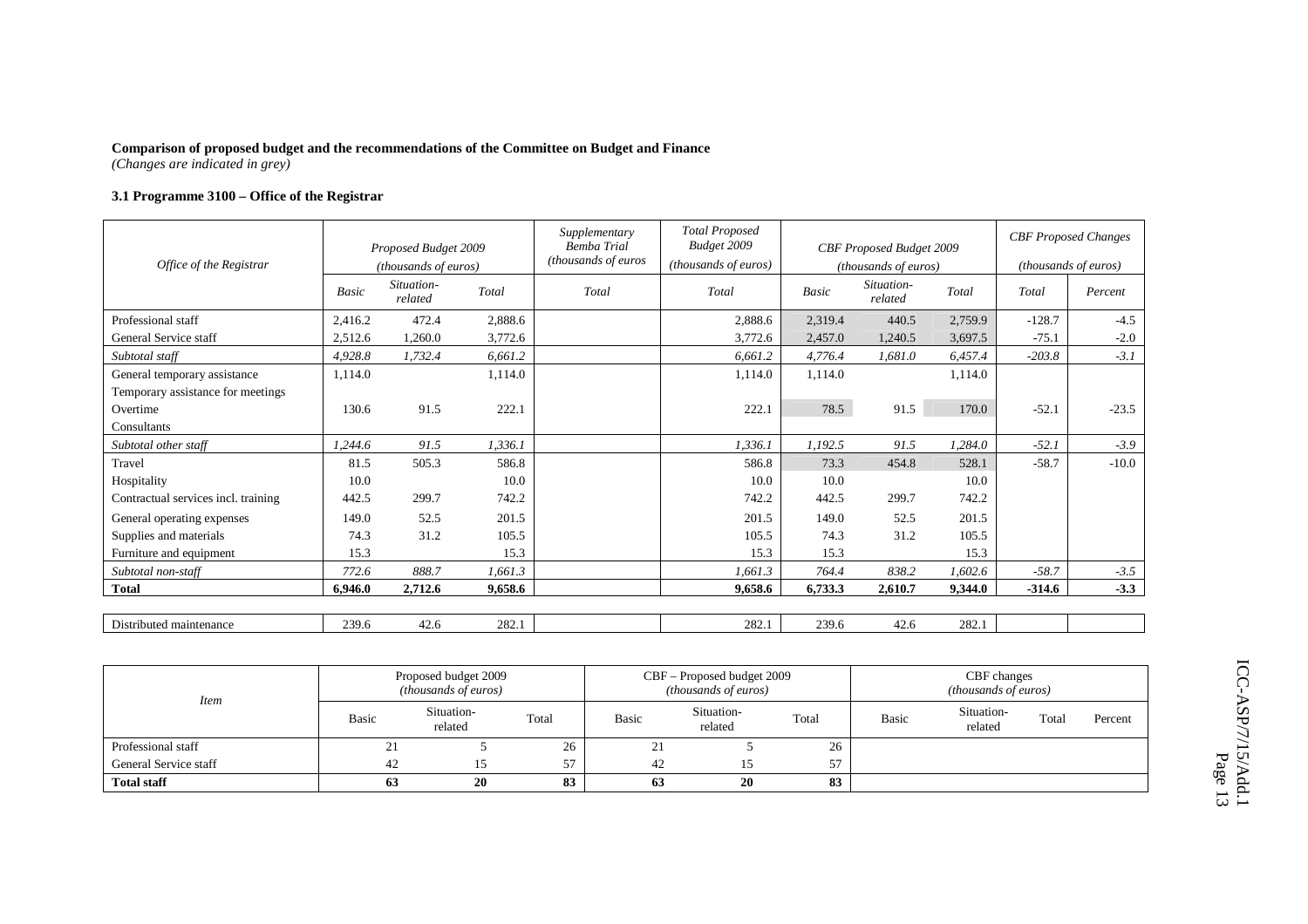# Comparison of proposed budget and the recommendations of the Committee on Budget and Finance<br>
(Changes are indicated in grey)<br>
3.2 Programme 3200 – Common Administrative Services Division

|                                                              |          | Proposed Budget 2009        |            | Supplementary<br><b>Bemba Trial</b> | <b>Total Proposed</b><br>Budget 2009 |          | CBF Proposed Budget 2009    |            | <b>CBF</b> Proposed Changes   |         |
|--------------------------------------------------------------|----------|-----------------------------|------------|-------------------------------------|--------------------------------------|----------|-----------------------------|------------|-------------------------------|---------|
| <b>Common Administrative and Services</b><br><i>Division</i> |          | <i>(thousands of euros)</i> |            | (thousands of euros                 | (thousands of euros)                 |          | <i>(thousands of euros)</i> |            | ( <i>thousands of euros</i> ) |         |
|                                                              | Basic    | Situation-<br>related       | Total      | Total                               | Total                                | Basic    | Situation-<br>related       | Total      | Total                         | Percent |
| Professional staff                                           | 3,504.4  | 1,147.0                     | 4,651.4    |                                     | 4,651.4                              | 3,295.3  | 1,121.7                     | 4,417.0    | $-234.4$                      | $-5.0$  |
| General Service staff                                        | 4,646.8  | 2,233.9                     | 6,880.7    |                                     | 6,880.7                              | 4,428.3  | 2,093.0                     | 6,521.3    | $-359.4$                      | $-5.2$  |
| Subtotal staff                                               | 8,151.2  | 3,380.9                     | 11,532.1   |                                     | 11,532.1                             | 7,723.6  | 3,214.7                     | 10,938.3   | $-593.8$                      | $-5.1$  |
| General temporary assistance                                 | 371.7    | 203.0                       | 574.7      |                                     | 574.7                                | 371.7    | 203.0                       | 574.7      |                               |         |
| Temporary assistance for meetings                            | 20.0     |                             | 20.0       |                                     | 20.0                                 | 20.0     |                             | 20.0       |                               |         |
| Overtime                                                     | 93.0     |                             | 93.0       |                                     | 93.0                                 | 93.0     |                             | 93.0       |                               |         |
| Consultants                                                  | 25.0     |                             | 25.0       |                                     | 25.0                                 | 25.0     |                             | 25.0       |                               |         |
| Subtotal other staff                                         | 509.7    | 203.0                       | 712.7      |                                     | 712.7                                | 509.7    | 203.0                       | 712.7      |                               |         |
| Travel                                                       | 102.8    | 232.1                       | 334.9      |                                     | 334.9                                | 92.5     | 209.0                       | 301.5      | $-33.4$                       | $-10.0$ |
| Hospitality                                                  |          |                             |            |                                     |                                      |          |                             |            |                               |         |
| Contractual services incl. training                          | 1,011.6  | 605.3                       | 1,616.9    |                                     | 1,616.9                              | 1,011.6  | 605.3                       | 1,616.9    |                               |         |
| General operating expenses                                   | 4,700.5  | 3,400.9                     | 8,101.4    |                                     | 8,101.4                              | 4,700.5  | 3,400.9                     | 8,101.4    |                               |         |
| Supplies and materials                                       | 477.5    | 226.9                       | 704.4      |                                     | 704.4                                | 477.5    | 226.9                       | 704.4      |                               |         |
| Furniture and equipment                                      | 552.4    | 448.4                       | 1,000.8    |                                     | 1,000.8                              | 552.4    | 448.4                       | 1,000.8    |                               |         |
| Subtotal non-staff                                           | 6,844.8  | 4,913.6                     | 11,758.4   |                                     | 11,758.4                             | 6,834.5  | 4,890.5                     | 11,725.0   | $-33.4$                       | $-0.3$  |
| <b>Total</b>                                                 | 15,505.7 | 8,497.5                     | 24,003.2   |                                     | 24,003.2                             | 15,067.8 | 8,308.2                     | 23,376.0   | $-627.2$                      | $-2.6$  |
|                                                              |          |                             |            |                                     |                                      |          |                             |            |                               |         |
| Distributed maintenance                                      | $-901.3$ | $-915.1$                    | $-1,816.4$ |                                     | $-1,816.4$                           | $-901.3$ | $-915.1$                    | $-1,816.4$ |                               |         |

| <b>Item</b>           |              | Proposed budget 2009<br><i>(thousands of euros)</i> |       |       | CBF – Proposed budget 2009<br><i>(thousands of euros)</i> |       | CBF changes<br><i>(thousands of euros)</i> |                       |       |         |  |
|-----------------------|--------------|-----------------------------------------------------|-------|-------|-----------------------------------------------------------|-------|--------------------------------------------|-----------------------|-------|---------|--|
|                       | <b>Basic</b> | Situation-<br>related                               | Total | Basic | Situation-<br>related                                     | Total | <b>Basic</b>                               | Situation-<br>related | Total | Percent |  |
| Professional staff    | ر ر          |                                                     | 46    | 34    |                                                           | 45    |                                            |                       |       | $-2.2$  |  |
| General Service staff | 77           | 66                                                  | 143   | 75    | 61                                                        | 136   |                                            |                       | -     | $-4.9$  |  |
| <b>Total staff</b>    | 112          | 77                                                  | 189   | 109   | 72                                                        | 181   |                                            |                       |       | $-4.2$  |  |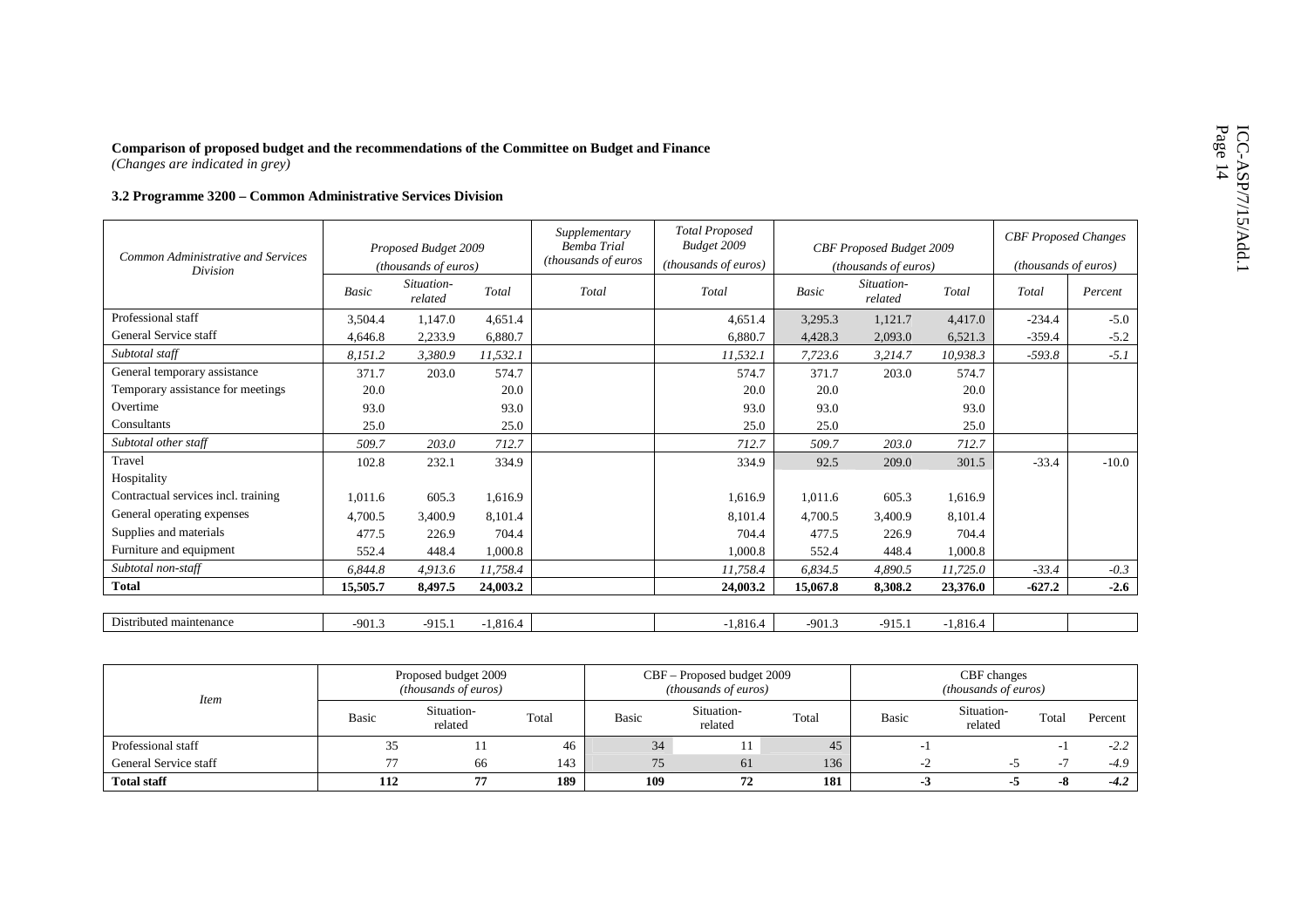#### **3.3 Programme 3300 – Division of Court Services**

|                                     |              | Proposed Budget 2009  |          | Supplementary<br>Bemba Trial | <b>Total Proposed</b><br>Budget 2009 |              | CBF Proposed Budget 2009    |          | <b>CBF</b> Proposed Changes |         |
|-------------------------------------|--------------|-----------------------|----------|------------------------------|--------------------------------------|--------------|-----------------------------|----------|-----------------------------|---------|
| Division of Court Services          |              | (thousands of euros)  |          | (thousands of euros)         | (thousands of euros)                 |              | <i>(thousands of euros)</i> |          | <i>(thousands of euros)</i> |         |
|                                     | <b>Basic</b> | Situation-<br>related | Total    | Total                        | Total                                | <b>Basic</b> | Situation-<br>related       | Total    | Total                       | Percent |
| Professional staff                  | 2,844.3      | 4,577.6               | 7,421.9  |                              | 7,421.9                              | 2,760.0      | 4,106.6                     | 6.866.6  | $-555.3$                    | $-7.5$  |
| General Service staff               | 472.0        | 2,015.1               | 2,487.1  | 65.6                         | 2,552.7                              | 461.6        | 1.971.6                     | 2,433.2  | $-119.5$                    | $-4.7$  |
| Subtotal staff                      | 3.316.3      | 6,592.7               | 9,909.0  | 65.6                         | 9,974.6                              | 3,221.6      | 6,078.2                     | 9,299.8  | $-674.8$                    | $-6.8$  |
| General temporary assistance        |              | 781.7                 | 781.7    | 388.0                        | 1,169.7                              |              | 1,161.9                     | 1,161.9  | $-7.8$                      | $-0.7$  |
| Temporary assistance for meetings   | 285.7        | 71.1                  | 356.8    |                              | 356.8                                | 285.7        | 71.1                        | 356.8    |                             |         |
| Overtime                            |              | 35.0                  | 35.0     |                              | 35.0                                 |              | 35.0                        | 35.0     |                             |         |
| Consultants                         | 11.0         | 261.0                 | 272.0    |                              | 272.0                                | 11.0         | 261.0                       | 272.0    |                             |         |
| Subtotal other staff                | 296.7        | 1,148.8               | 1,445.5  | 388.0                        | 1,833.5                              | 296.7        | 1,529.0                     | 1,825.7  | $-7.8$                      | $-0.4$  |
| Travel                              | 40.6         | 1,193.0               | 1,233.6  | 17.6                         | 1,251.2                              | 36.4         | 1,051.1                     | 1,087.5  | $-163.7$                    | $-13.1$ |
| Hospitality                         |              |                       |          |                              |                                      |              |                             |          |                             |         |
| Contractual services incl. training | 352.2        | 329.4                 | 681.6    |                              | 681.6                                | 352.2        | 329.4                       | 681.6    |                             |         |
| General operating expenses          | 1,323.9      | 2,858.4               | 4,182.3  | 171.7                        | 4,354.0                              | 1,323.9      | 3.030.1                     | 4,354.0  |                             |         |
| Supplies and materials              | 30.5         | 121.0                 | 151.5    |                              | 151.5                                | 30.5         | 121.0                       | 151.5    |                             |         |
| Furniture and equipment             | 45.8         | 45.4                  | 91.2     |                              | 91.2                                 | 45.8         | 45.4                        | 91.2     |                             |         |
| Subtotal non-staff                  | 1,793.0      | 4,547.2               | 6,340.2  | 189.3                        | 6,529.5                              | 1,788.8      | 4,577.0                     | 6,365.8  | $-163.7$                    | $-2.5$  |
| <b>Total</b>                        | 5,406.0      | 12,288.7              | 17,694.7 | 642.9                        | 18,337.6                             | 5,307.1      | 12,184.2                    | 17,491.3 | $-846.3$                    | $-4.6$  |
|                                     |              |                       |          |                              |                                      |              |                             |          |                             |         |
| Distributed maintenance             | 133.1        | 210.7                 | 343.8    |                              | 343.8                                | 133.1        | 210.7                       | 343.8    |                             |         |

| <i>Item</i>           |                      | Proposed budget 2009<br><i>(thousands of euros)</i> |       |              | CBF – Proposed budget 2009<br>(thousands of euros) |       | CBF changes<br>( <i>thousands of euros</i> ) |                       |       |         |  |
|-----------------------|----------------------|-----------------------------------------------------|-------|--------------|----------------------------------------------------|-------|----------------------------------------------|-----------------------|-------|---------|--|
|                       | Basic                | Situation-<br>related                               | Total | <b>Basic</b> | Situation-<br>related                              | Total | <b>Basic</b>                                 | Situation-<br>related | Total | Percent |  |
| Professional staff    | $\mathcal{L}$<br>، ب | 53                                                  | 80    | 27           | 49                                                 | 76    |                                              |                       |       | $-5.0$  |  |
| General Service staff |                      | 46                                                  | 54    |              | 46                                                 | 54    |                                              |                       |       |         |  |
| <b>Total staff</b>    | 35                   | 99                                                  | 134   | 35           | 95                                                 | 130   |                                              |                       |       | $-3.0$  |  |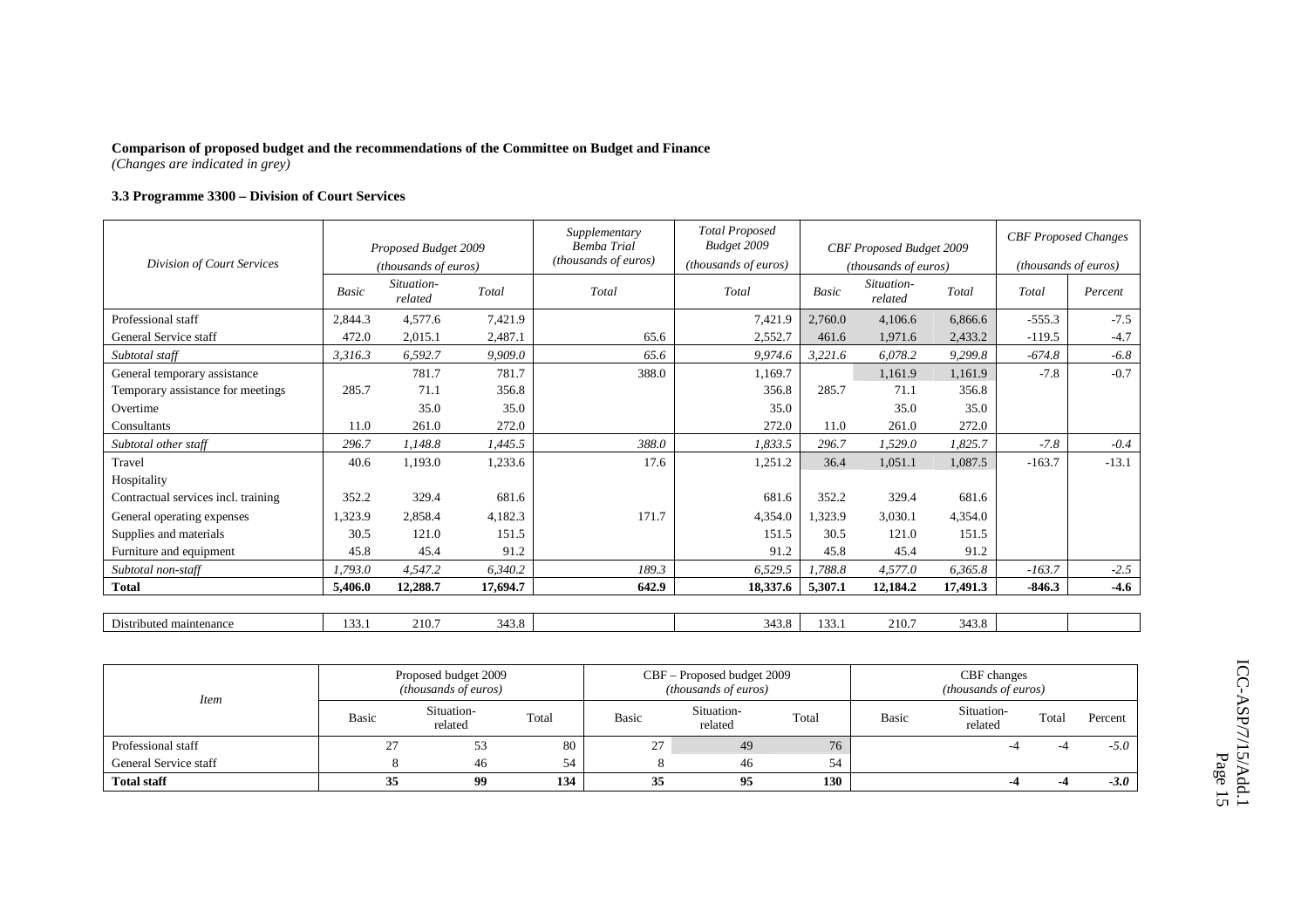# Comparison of proposed budget and the recommendations of the Committee on Budget and Finance<br>  $(Changes are indicated in grey)$ <br>
3.4 Programme 3400 – Public Information and Communications Section

| Public Information and Documentation |         | Proposed Budget 2009  |         | Supplementary<br><b>Bemba Trial</b> | <b>Total Proposed</b><br>Budget 2009 |              | CBF Proposed Budget 2009 |         |          | <b>CBF</b> Proposed Changes |
|--------------------------------------|---------|-----------------------|---------|-------------------------------------|--------------------------------------|--------------|--------------------------|---------|----------|-----------------------------|
| <b>Section</b>                       |         | (thousands of euros)  |         | (thousands of euros)                | ( <i>thousands of euros</i> )        |              | (thousands of euros)     |         |          | <i>(thousands of euros)</i> |
|                                      | Basic   | Situation-<br>related | Total   | Total                               | Total                                | <b>Basic</b> | Situation-<br>related    | Total   | Total    | Percent                     |
| Professional staff                   | 806.1   | 589.5                 | 1,395.6 |                                     | 1,395.6                              | 788.2        | 497.8                    | 1,286.0 | $-109.6$ | $-7.9$                      |
| General Service staff                | 445.8   | 242.9                 | 688.7   |                                     | 688.7                                | 403.9        | 179.6                    | 583.5   | $-105.2$ | $-15.3$                     |
| Subtotal staff                       | 1,251.9 | 832.4                 | 2,084.3 |                                     | 2,084.3                              | 1,192.1      | 677.4                    | 1,869.5 | $-214.8$ | $-10.3$                     |
| General temporary assistance         | 32.8    | 98.4                  | 131.2   |                                     | 131.2                                |              | 98.4                     | 98.4    | $-32.8$  | $-25.0$                     |
| Temporary assistance for meetings    |         |                       |         |                                     |                                      |              |                          |         |          |                             |
| Overtime                             |         |                       |         |                                     |                                      |              |                          |         |          |                             |
| Consultants                          |         |                       |         |                                     |                                      |              |                          |         |          |                             |
| Subtotal other staff                 | 32.8    | 98.4                  | 131.2   |                                     | 131.2                                |              | 98.4                     | 98.4    | $-32.8$  | $-25.0$                     |
| Travel                               | 14.5    | 90.5                  | 105.0   |                                     | 105.0                                | 13.1         | 81.4                     | 94.5    | $-10.5$  | $-10.0$                     |
| Hospitality                          |         |                       |         |                                     |                                      |              |                          |         |          |                             |
| Contractual services incl. training  | 112.3   | 654.6                 | 766.9   |                                     | 766.9                                | 112.3        | 654.6                    | 766.9   |          |                             |
| General operating expenses           | 93.0    |                       | 93.0    |                                     | 93.0                                 | 93.0         |                          | 93.0    |          |                             |
| Supplies and materials               | 150.0   |                       | 150.0   |                                     | 150.0                                | 150.0        |                          | 150.0   |          |                             |
| Furniture and equipment              |         |                       |         |                                     |                                      |              |                          |         |          |                             |
| Subtotal non-staff                   | 369.8   | 745.1                 | 1,114.9 |                                     | 1,114.9                              | 368.4        | 736.0                    | 1,104.4 | $-10.5$  | $-0.9$                      |
| <b>Total</b>                         | 1,654.5 | 1,675.9               | 3,330.4 |                                     | 3,330.4                              | 1,560.5      | 1,511.8                  | 3,072.3 | $-258.1$ | $-7.7$                      |
|                                      |         |                       |         |                                     |                                      |              |                          |         |          |                             |
| Distributed maintenance              | 60.8    | 40.4                  | 101.3   |                                     | 101.3                                | 60.8         | 40.4                     | 101.3   |          |                             |

| <i>Item</i>           |              | Proposed budget 2009<br><i>(thousands of euros)</i> |       |       | CBF – Proposed budget 2009<br>(thousands of euros) |       | CBF changes<br><i>(thousands of euros)</i> |                       |       |         |  |
|-----------------------|--------------|-----------------------------------------------------|-------|-------|----------------------------------------------------|-------|--------------------------------------------|-----------------------|-------|---------|--|
|                       | <b>Basic</b> | Situation-<br>related                               | Total | Basic | Situation-<br>related                              | Total | <b>Basic</b>                               | Situation-<br>related | Total | Percent |  |
| Professional staff    |              |                                                     |       | Ω     |                                                    | 14    |                                            |                       |       | $-6.7$  |  |
| General Service staff |              | 12                                                  | 20    |       |                                                    | 18    |                                            |                       |       | $-10.0$ |  |
| <b>Total staff</b>    | 10           | 19                                                  | 35    | 15    |                                                    | 32    |                                            |                       |       | $-8.6$  |  |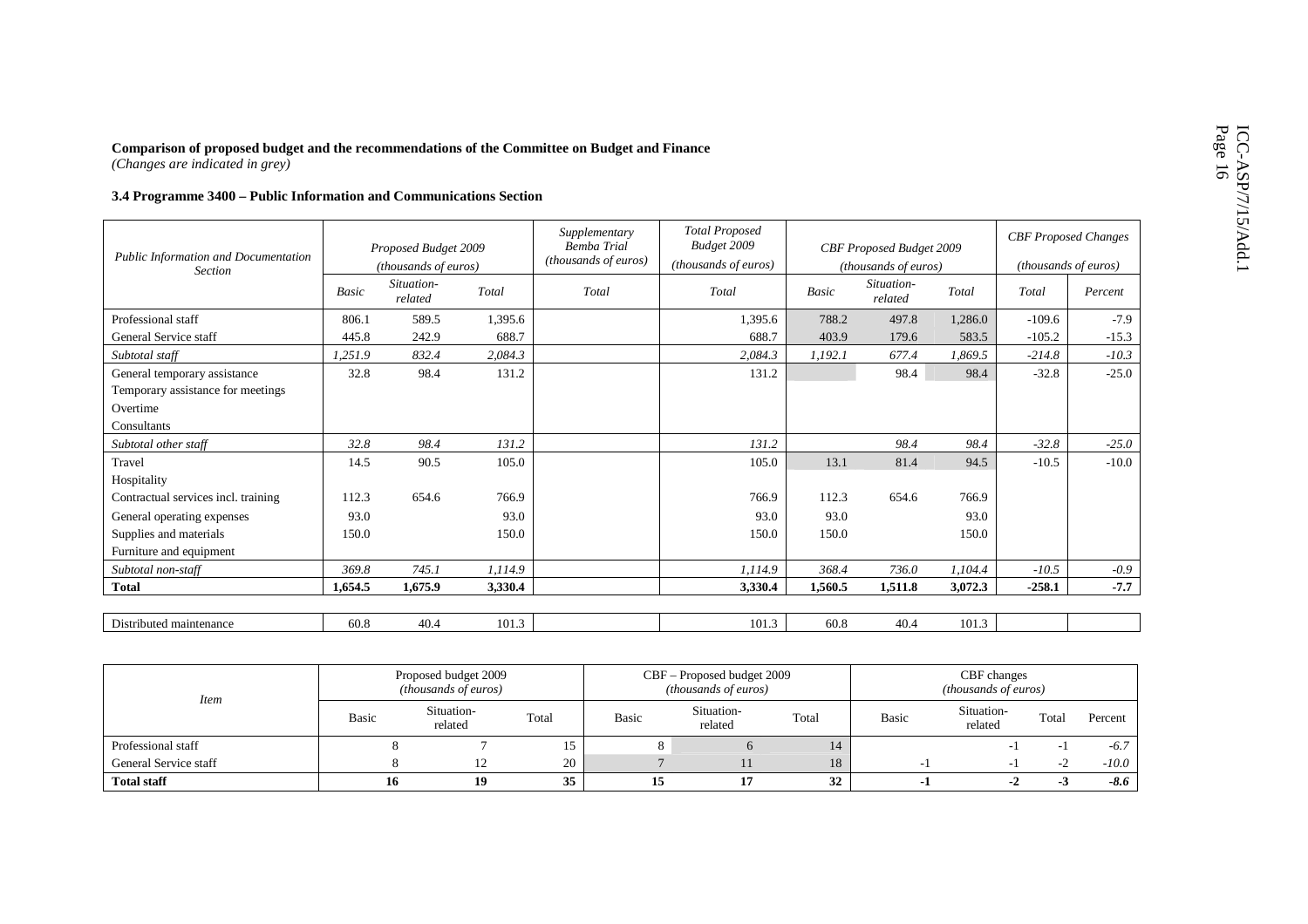#### **3.5 Programme 3500 – Division of Victims and Counsel**

|                                     |         | Proposed Budget 2009  |         | Supplementary<br><b>Bemba Trial</b><br>(thousands of euros) | Total Proposed<br>Budget 2009 |         | CBF Proposed Budget 2009 |         |            | <b>CBF</b> Proposed Changes |
|-------------------------------------|---------|-----------------------|---------|-------------------------------------------------------------|-------------------------------|---------|--------------------------|---------|------------|-----------------------------|
| Division of Victims and Counsel     |         | (thousands of euros)  |         |                                                             | (thousands of euros)          |         | (thousands of euros)     |         |            | <i>(thousands of euros)</i> |
|                                     | Basic   | Situation-<br>related | Total   | Total                                                       | Total                         | Basic   | Situation-<br>related    | Total   | Total      | Percent                     |
| Professional staff                  | 1,131.5 | 1,276.9               | 2,408.4 | 128.3                                                       | 2,536.7                       | 1,106.5 | 1.114.1                  | 2,220.6 | $-316.1$   | $-12.5$                     |
| General Service staff               | 354.0   | 280.0                 | 634.0   |                                                             | 634.0                         | 346.2   | 273.7                    | 619.9   | $-14.1$    | $-2.2$                      |
| Subtotal staff                      | 1,485.5 | 1,556.9               | 3,042.4 | 128.3                                                       | 3,170.7                       | 1,452.7 | 1,387.8                  | 2,840.5 | $-330.2$   | $-10.4$                     |
| General temporary assistance        | 32.8    | 118.7                 | 151.5   |                                                             | 151.5                         | 32.8    | 247.0                    | 279.8   | 128.3      | 84.7                        |
| Temporary assistance for meetings   |         |                       |         |                                                             |                               |         |                          |         |            |                             |
| Overtime                            |         |                       |         |                                                             |                               |         |                          |         |            |                             |
| Consultants                         | 8.0     | 58.0                  | 66.0    |                                                             | 66.0                          | 8.0     | 58.0                     | 66.0    |            |                             |
| Subtotal other staff                | 40.8    | 176.7                 | 217.5   |                                                             | 217.5                         | 40.8    | 305.0                    | 345.8   | 128.3      | 59.0                        |
| Travel                              | 28.7    | 129.4                 | 158.1   |                                                             | 158.1                         | 25.7    | 116.3                    | 142.0   | $-16.1$    | $-10.2$                     |
| Hospitality                         |         |                       |         |                                                             |                               |         |                          |         |            |                             |
| Contractual services incl. training | 24.8    | 3,961.6               | 3,986.4 | 733.2                                                       | 4,719.6                       | 24.8    | 3,560.0                  | 3,584.8 | $-1,134.8$ | $-24.0$                     |
| General operating expenses          |         | 26.0                  | 26.0    |                                                             | 26.0                          |         | 26.0                     | 26.0    |            |                             |
| Supplies and materials              |         |                       |         |                                                             |                               |         |                          |         |            |                             |
| Furniture and equipment             |         |                       |         |                                                             |                               |         |                          |         |            |                             |
| Subtotal non-staff                  | 53.5    | 4,117.0               | 4,170.5 | 733.2                                                       | 4,903.7                       | 50.5    | 3,702.3                  | 3,752.8 | $-1,150.9$ | $-23.5$                     |
| <b>Total</b>                        | 1,579.8 | 5,850.6               | 7,430.4 | 861.5                                                       | 8,291.9                       | 1,544.0 | 5,395.1                  | 6,939.1 | $-1,352.8$ | $-16.3$                     |
|                                     |         |                       |         |                                                             |                               |         |                          |         |            |                             |
| Distributed maintenance             | 64.6    | 44.7                  | 109.3   |                                                             | 109.3                         | 64.6    | 44.7                     | 109.3   |            |                             |

| <i>Item</i>           |              | Proposed budget 2009<br><i>(thousands of euros)</i> |       |       | CBF – Proposed budget 2009<br>(thousands of euros) |       | CBF changes<br><i>(thousands of euros)</i> |                       |       |         |  |
|-----------------------|--------------|-----------------------------------------------------|-------|-------|----------------------------------------------------|-------|--------------------------------------------|-----------------------|-------|---------|--|
|                       | <b>Basic</b> | Situation-<br>related                               | Total | Basic | Situation-<br>related                              | Total | <b>Basic</b>                               | Situation-<br>related | Total | Percent |  |
| Professional staff    |              | 14                                                  | 25    | 11    | 13                                                 | 24    |                                            |                       |       | $-4.0$  |  |
| General Service staff |              |                                                     | 13    |       |                                                    |       |                                            |                       |       |         |  |
| <b>Total staff</b>    |              | ◢                                                   | 38    |       | 20                                                 | 37    |                                            |                       |       | $-2.6$  |  |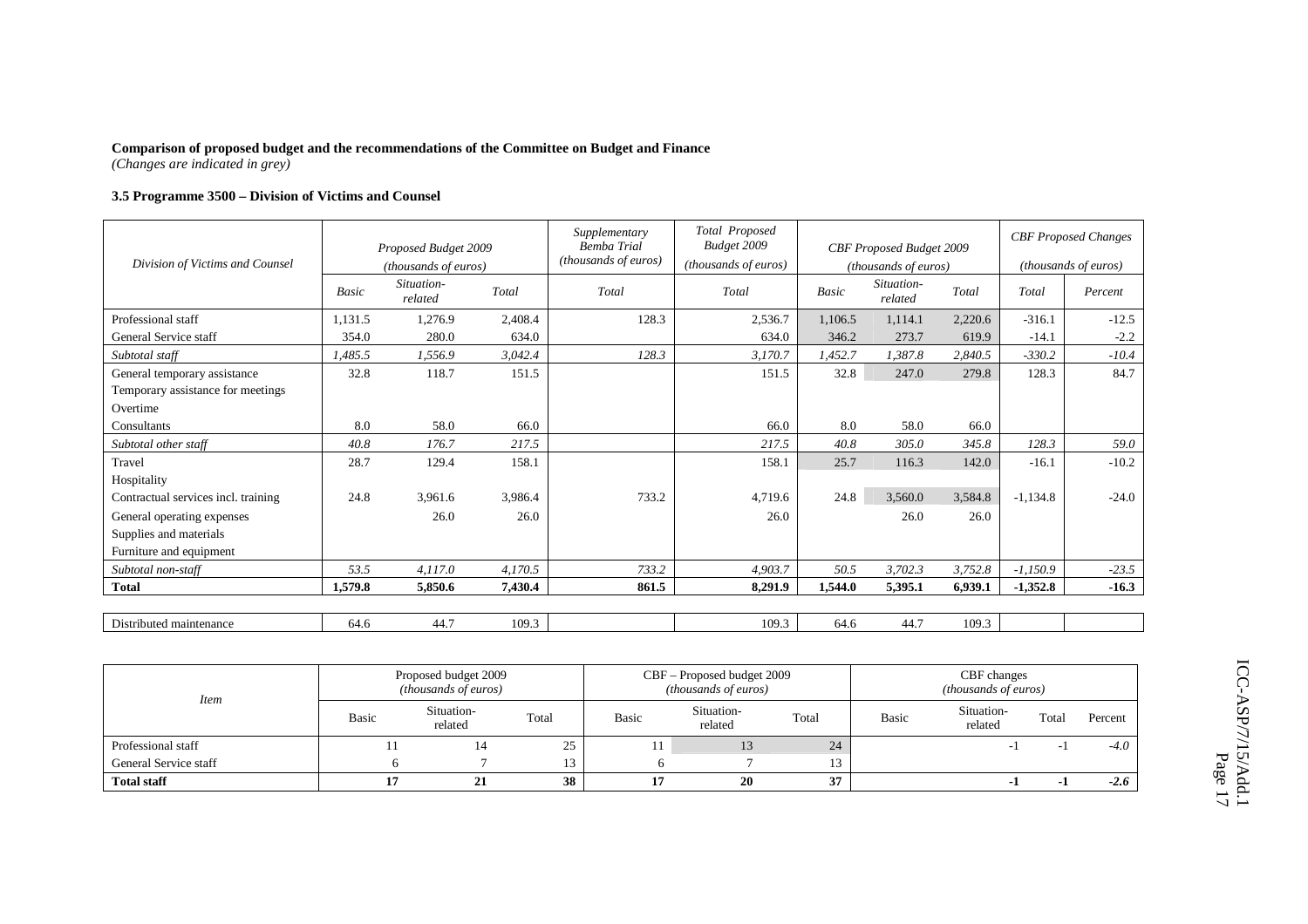# Comparison of proposed budget and the recommendations of the Committee on Budget and Finance<br>
(Changes are indicated in grey)<br> **4. Major Programme IV** – Secretariat of the Assembly of States Parties

|                                     |         | Proposed Budget 2009        |         | Supplementary<br><b>Bemba Trial</b> | Total Proposed<br>Budget 2009 |         | CBF Proposed Budget 2009 |         |          | <b>CBF</b> Proposed Changes |
|-------------------------------------|---------|-----------------------------|---------|-------------------------------------|-------------------------------|---------|--------------------------|---------|----------|-----------------------------|
| Secretariat of the ASP              |         | <i>(thousands of euros)</i> |         | (thousands of euros)                | (thousands of euros)          |         | (thousands of euros)     |         |          | (thousands of euros)        |
|                                     | Basic   | Situation-<br>related       | Total   | Total                               | Total                         | Basic   | Situation-<br>related    | Total   | Total    | Percent                     |
| Professional staff                  | 597.7   |                             | 597.7   |                                     | 597.7                         | 564.5   |                          | 564.5   | $-33.2$  | $-5.6$                      |
| General Service staff               | 270.6   |                             | 270.6   |                                     | 270.6                         | 255.6   |                          | 255.6   | $-15.0$  | $-5.5$                      |
| Subtotal staff                      | 868.3   |                             | 868.3   |                                     | 868.3                         | 820.1   |                          | 820.1   | $-48.2$  | $-5.6$                      |
| General temporary assistance        | 569.3   |                             | 569.3   |                                     | 569.3                         | 315.3   |                          | 315.3   | $-254.0$ | $-44.6$                     |
| Temporary assistance for meetings   | 860.6   |                             | 860.6   |                                     | 860.6                         | 860.6   |                          | 860.6   |          |                             |
| Overtime                            | 20.0    |                             | 20.0    |                                     | 20.0                          | 20.0    |                          | 20.0    |          |                             |
| Consultants                         |         |                             |         |                                     |                               |         |                          |         |          |                             |
| Subtotal other staff                | 1.449.9 |                             | 1.449.9 |                                     | 1,449.9                       | 1.195.9 |                          | 1.195.9 | $-254.0$ | $-17.5$                     |
| Travel                              | 339.1   |                             | 339.1   |                                     | 339.1                         | 318.1   |                          | 318.1   | $-21.0$  | $-6.2$                      |
| Hospitality                         | 10.0    |                             | 10.0    |                                     | 10.0                          | 10.0    |                          | 10.0    |          |                             |
| Contractual services incl. training | 894.7   |                             | 894.7   |                                     | 894.7                         | 894.7   |                          | 894.7   |          |                             |
| General operating expenses          | 54.0    |                             | 54.0    |                                     | 54.0                          | 54.0    |                          | 54.0    |          |                             |
| Supplies and materials              | 30.0    |                             | 30.0    |                                     | 30.0                          | 30.0    |                          | 30.0    |          |                             |
| Furniture and equipment             | 20.0    |                             | 20.0    |                                     | 20.0                          | 20.0    |                          | 20.0    |          |                             |
| Subtotal non-staff                  | 1,347.8 |                             | 1,347.8 |                                     | 1,347.8                       | 1,326.8 |                          | 1,326.8 | $-21.0$  | $-1.6$                      |
| <b>Total</b>                        | 3.666.0 |                             | 3,666.0 |                                     | 3,666.0                       | 3,342.8 |                          | 3,342.8 | $-323.2$ | $-8.8$                      |
|                                     |         |                             |         |                                     |                               |         |                          |         |          |                             |
| Distributed maintenance             | 34.2    |                             | 34.2    |                                     | 34.2                          | 34.2    |                          | 34.2    |          |                             |

| <i>Item</i>           |              | Proposed budget 2009<br><i>(thousands of euros)</i> |       |       | CBF – Proposed budget 2009<br>(thousands of euros) |       | CBF changes<br>(thousands of euros) |                       |       |         |  |
|-----------------------|--------------|-----------------------------------------------------|-------|-------|----------------------------------------------------|-------|-------------------------------------|-----------------------|-------|---------|--|
|                       | <b>Basic</b> | Situation-<br>related                               | Total | Basic | Situation-<br>related                              | Total | Basic                               | Situation-<br>related | Total | Percent |  |
| Professional staff    |              |                                                     |       |       |                                                    |       |                                     |                       |       |         |  |
| General Service staff |              |                                                     |       |       |                                                    |       |                                     |                       |       |         |  |
| <b>Total staff</b>    |              |                                                     |       |       |                                                    |       |                                     |                       |       |         |  |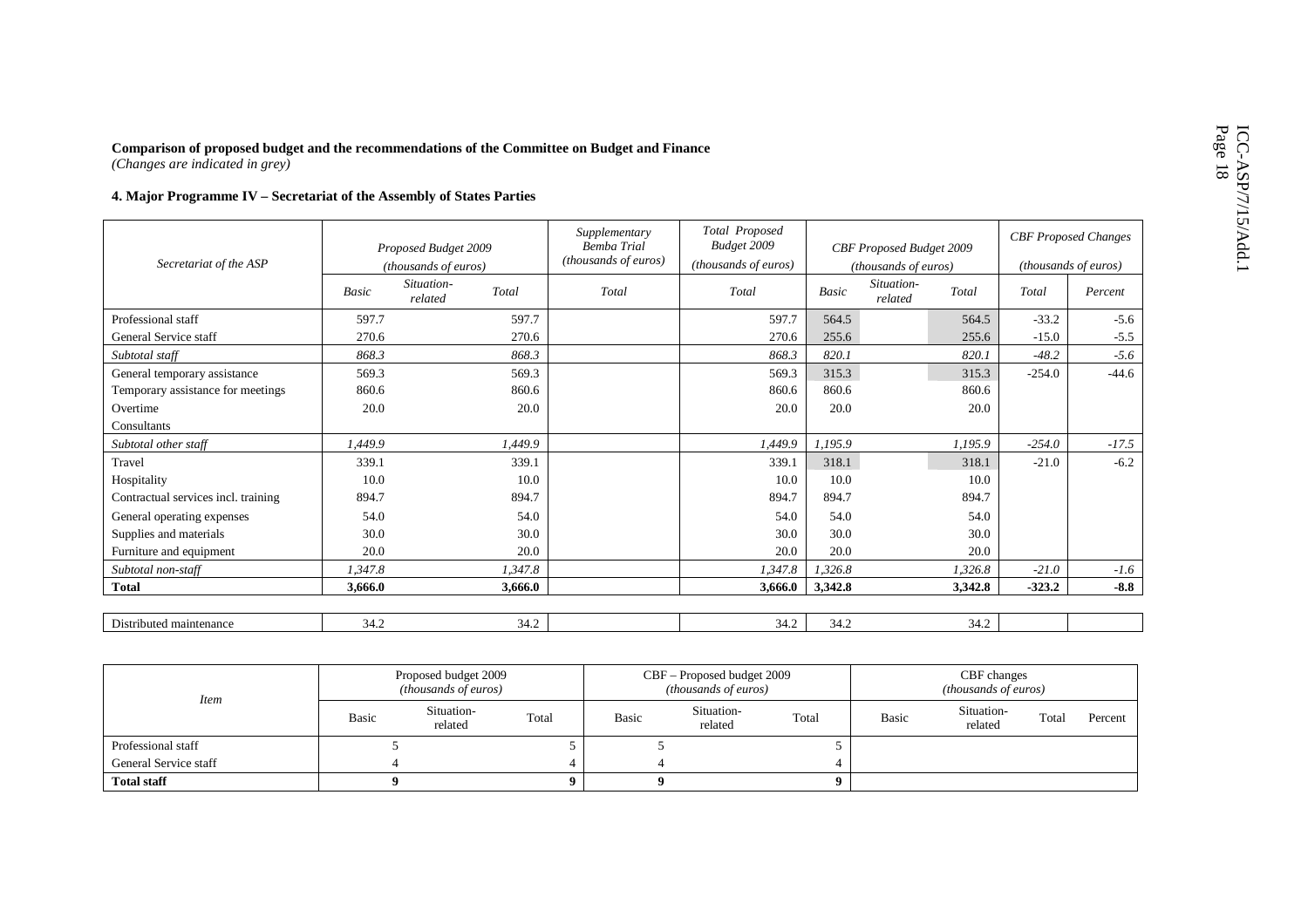#### **5. Major Programme VI – Secretariat of the Trust Fund for Victims**

|                                     |       | Proposed Budget 2009  |         | Supplementary<br><b>Bemba Trial</b><br>(thousands of euros) | Total Proposed<br>Budget 2009 |       | CBF Proposed Budget 2009      |         | <b>CBF</b> Proposed Changes |         |
|-------------------------------------|-------|-----------------------|---------|-------------------------------------------------------------|-------------------------------|-------|-------------------------------|---------|-----------------------------|---------|
| Secretariat for the TFV             |       | (thousands of euros)  |         |                                                             | (thousands of euros)          |       | ( <i>thousands of euros</i> ) |         | (thousands of euros)        |         |
|                                     | Basic | Situation-<br>related | Total   | Total                                                       | Total                         | Basic | Situation-<br>related         | Total   | Total                       | Percent |
| Professional staff                  | 345.1 | 151.9                 | 497.0   |                                                             | 497.0                         | 437.9 | 146.7                         | 584.6   | 87.6                        | 17.6    |
| General Service staff               | 118.0 |                       | 118.0   |                                                             | 118.0                         | 111.6 |                               | 111.6   | $-6.4$                      | $-5.4$  |
| Subtotal staff                      | 463.1 | 151.9                 | 615.0   |                                                             | 615.0                         | 549.5 | 146.7                         | 696.2   | 81.2                        | 13.2    |
| General temporary assistance        | 138.0 | 24.4                  | 162.4   |                                                             | 162.4                         | 10.9  | 24.4                          | 35.3    | $-127.1$                    | $-78.3$ |
| Temporary assistance for meetings   |       |                       |         |                                                             |                               |       |                               |         |                             |         |
| Overtime                            | 10.0  |                       | 10.0    |                                                             | 10.0                          | 10.0  |                               | 10.0    |                             |         |
| Consultants                         | 41.1  | 27.0                  | 68.1    |                                                             | 68.1                          | 41.1  | 27.0                          | 68.1    |                             |         |
| Subtotal other staff                | 189.1 | 51.4                  | 240.5   |                                                             | 240.5                         | 62.0  | 51.4                          | 113.4   | $-127.1$                    | $-52.8$ |
| Travel                              | 99.6  | 75.1                  | 174.7   |                                                             | 174.7                         | 99.6  | 75.1                          | 174.7   |                             |         |
| Hospitality                         | 17.5  |                       | 17.5    |                                                             | 17.5                          | 17.5  |                               | 17.5    |                             |         |
| Contractual services incl. training | 118.1 | 97.1                  | 215.2   |                                                             | 215.2                         | 118.1 | 97.1                          | 215.2   |                             |         |
| General operating expenses          | 25.0  | 18.0                  | 43.0    |                                                             | 43.0                          | 25.0  | 18.0                          | 43.0    |                             |         |
| Supplies and materials              | 30.0  |                       | 30.0    |                                                             | 30.0                          | 30.0  |                               | 30.0    |                             |         |
| Furniture and equipment             |       | 11.4                  | 11.4    |                                                             | 11.4                          |       | 11.4                          | 11.4    |                             |         |
| Subtotal non-staff                  | 290.2 | 201.6                 | 491.8   |                                                             | 491.8                         | 290.2 | 201.6                         | 491.8   |                             |         |
| <b>Total</b>                        | 942.4 | 404.9                 | 1,347.3 |                                                             | 1,347.3                       | 901.7 | 399.7                         | 1,301.4 | $-45.9$                     | $-3.4$  |
|                                     |       |                       |         |                                                             |                               |       |                               |         |                             |         |
| Distributed maintenance             | 19.0  | 4.3                   | 23.3    |                                                             | 23.3                          | 19.0  | 4.3                           | 23.3    |                             |         |

| <i>Item</i>           |              | Proposed budget 2009<br><i>(thousands of euros)</i> |       |              | CBF - Proposed budget 2009<br><i>(thousands of euros)</i> |       | CBF changes<br><i>(thousands of euros)</i> |                       |       |         |  |
|-----------------------|--------------|-----------------------------------------------------|-------|--------------|-----------------------------------------------------------|-------|--------------------------------------------|-----------------------|-------|---------|--|
|                       | <b>Basic</b> | Situation-<br>related                               | Total | <b>Basic</b> | Situation-<br>related                                     | Total | <b>Basic</b>                               | Situation-<br>related | Total | Percent |  |
| Professional staff    |              |                                                     |       |              |                                                           |       |                                            |                       |       | 20.0    |  |
| General Service staff |              |                                                     |       |              |                                                           |       |                                            |                       |       |         |  |
| <b>Total staff</b>    |              |                                                     |       |              |                                                           |       |                                            |                       |       | 14.3    |  |